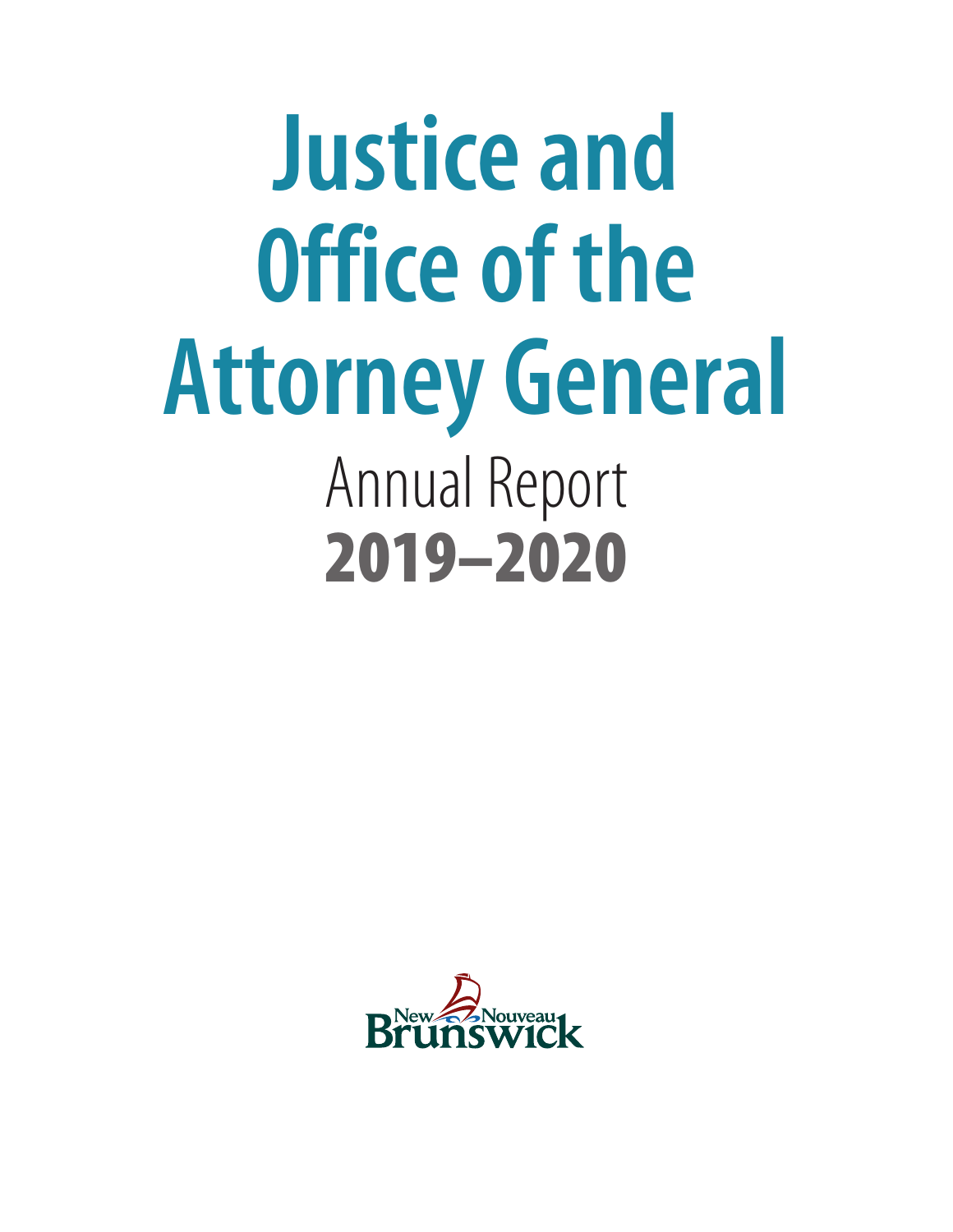#### **Justice and Office of the Attorney General Annual Report 2019-2020**

Province of New Brunswick PO 6000, Fredericton NB E3B 5H1 CANADA

#### www.gnb.ca

ISBN 978-1-4605-2404-6 (bilingual print edition) ISBN 978-1-4605-2405-3 (PDF: English edition) ISSN 2563-142X (Bilingual print edition) ISSN 2563-1438 (PDF: English edition)

13288 | Printed in New Brunswick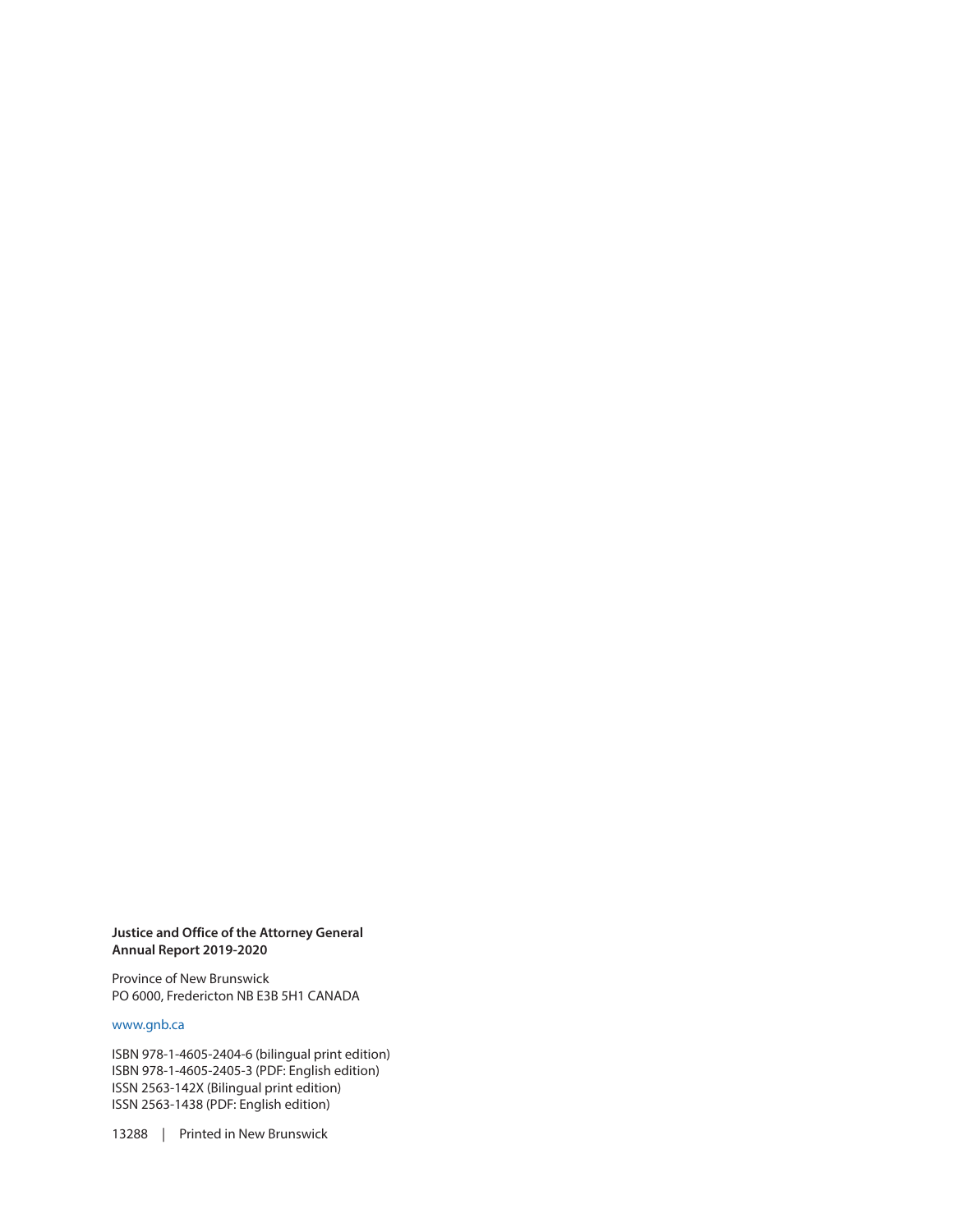## Transmittal letters

**From the Minister to the Lieutenant-Governor The Honourable Brenda L. Murphy Lieutenant-Governor of New Brunswick**

May it please your Honour:

It is my privilege to submit the annual report of the Department of Justice and Office of the Attorney General. Province of New Brunswick, for the fiscal year April 1, 2019, to March 31, 2020.

Respectfully submitted,

Hemming

Honourable Hugh J. Flemming, Q.C. Attorney General and Minister of Justice

### **From the Deputy Minister to the Minister Honourable Hugh J. Flemming, Q.C**. **Attorney General and Minister of Justice**

Sir:

I am pleased to be able to present the annual report describing operations of the Department of Justice and Office of the Attorney General for the fiscal year April 1, 2019, to March 31, 2020.

Respectfully submitted,

Milie Commer

Michael J. Comeau, Q.C. Deputy Attorney General and Deputy Minister of Justice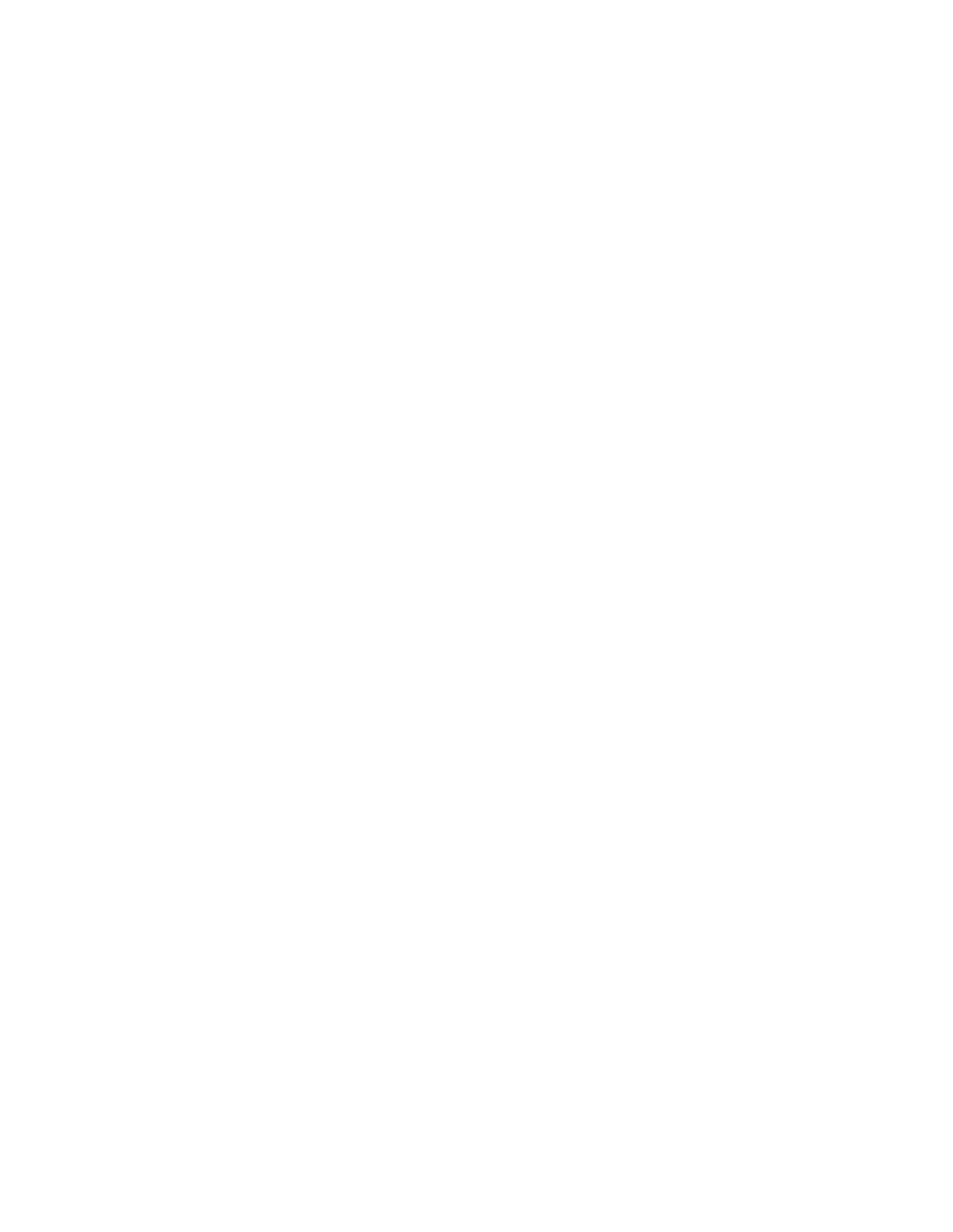## Table of contents

| Summary of recommendations from the Office of the Auditor General 21 |
|----------------------------------------------------------------------|
|                                                                      |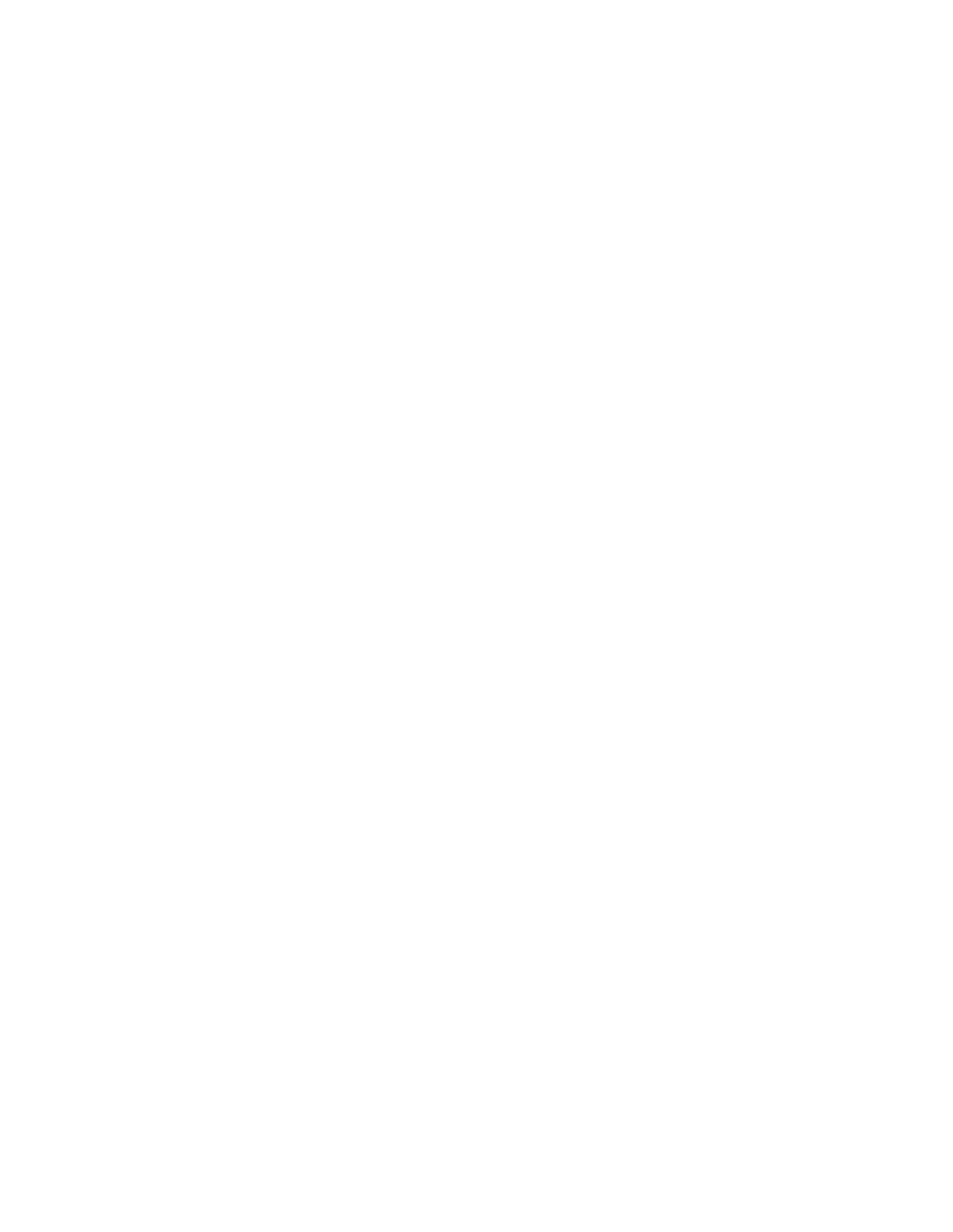## <span id="page-6-0"></span>Minister's message

A fair and impartial justice system is foundational in ensuring vibrant and sustainable communities. I am proud of the accomplishments of our employees during this past year, one that we will no doubt look back on for historic reasons.

Our department was among several that engaged with First Nations elders and leaders to develop protocols for the use of eagle feathers for affirmations during court proceedings – an important step on the path to reconciliation and a formal acknowledgement of Indigenous cultures in New Brunswick's justice system.

The Legislative Development branch developed two notable acts; the *Official Notices Publication Act* and the *Enduring Powers of Attorney Act*, while significant work took place on family law reform.

We also implemented an improved process for offences under the *Motor Vehicle Act* to allow a party to dispute their ticket by informing the court in writing, rather than having to appear in court to request a trial.

As a global pandemic reached the province towards the end of our fiscal year, we took swift action to protect New Brunswickers by pausing court proceedings briefly as we worked to mitigate the potential impacts of COVID-19 and develop solutions that would allow for the safe resumption of court activities.

Our commitment to ensuring impartial and timely access to justice has never been stronger. I thank the employees for their commitment to this vision.

Hemming

Hon. Hugh J. Flemming, Q.C. Attorney General and Minister of Justice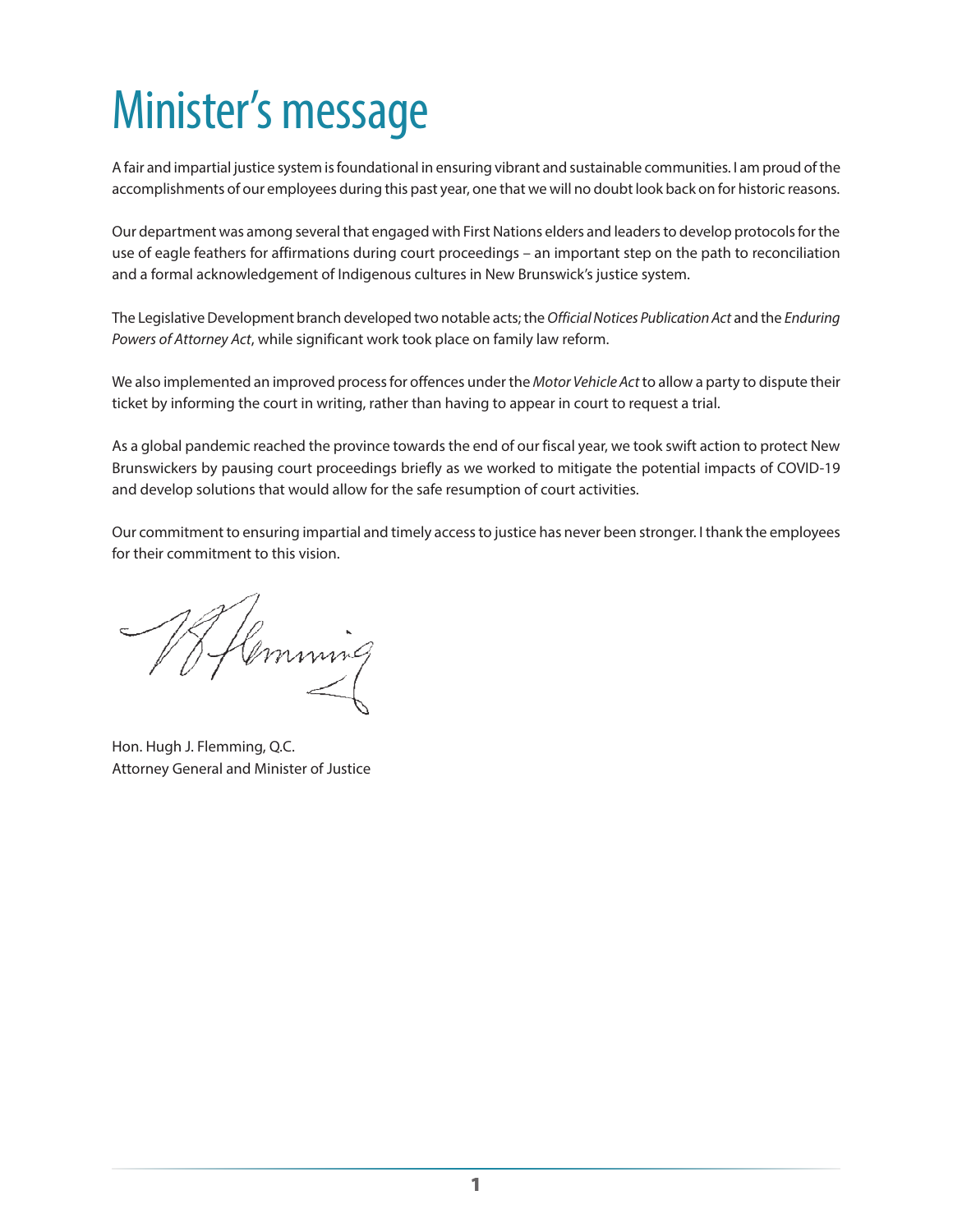## <span id="page-7-0"></span>Deputy Minister's message

I am pleased to present the annual report for the Department of Justice and Office of the Attorney General for the fiscal year ending March 31, 2020.

Our employees have never wavered in the face of challenge, and while the emerging pandemic created new pressures on our work towards the close of the fiscal year, we remained committed to ensuring New Brunswickers stayed connected to our justice system as needed.

The year was also notable for various accomplishments. Public Prosecution Services advanced its use of electronic disclosure in three key judicial districts. Legislative Services drafted 48 bills that received Royal Assent, and 71 regulations were filed with the Registrar of Regulations.

Employees throughout our organization served the people of New Brunswick with integrity and purpose to ensure resilient court services and timely access to justice, as they do year after year.

Mile Commer

Michael J. Comeau, Q.C. Deputy Attorney General and Deputy Minister of Justice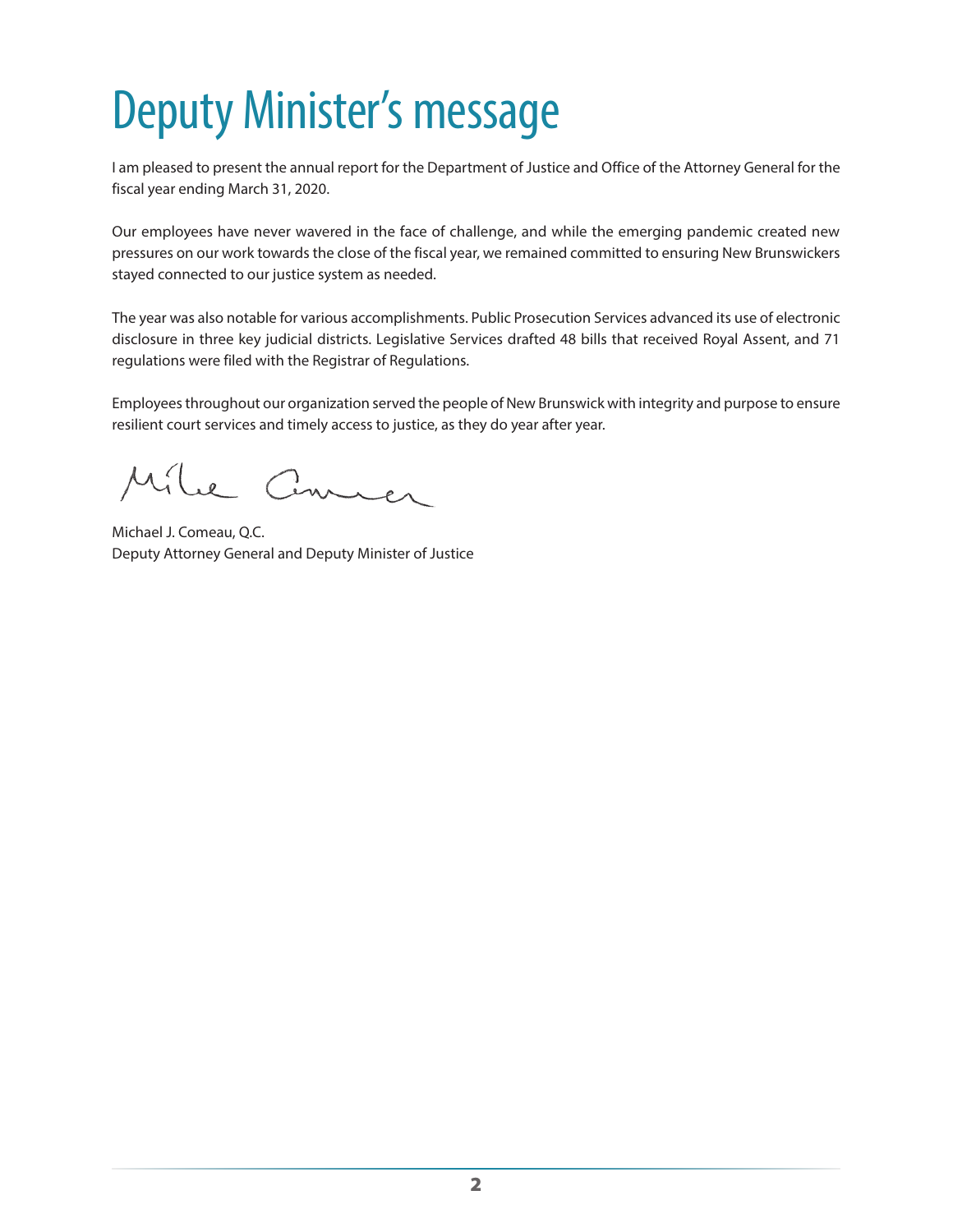## <span id="page-8-0"></span>Top Government Priorities

## Strategy and Operations Management

The Government of New Brunswick (GNB) uses a Formal Management system built on leading business practices to develop, communicate and review strategy. This process provides the Public Service with a proven methodology to execute strategy, increase accountability and continuously drive improvement.

The development of the strategy, using the Formal Management system, starts with our governments roadmap for the future of New Brunswick that focuses on key priorities and the importance of public accountability

## Affordable and Responsive Government

Getting our financial house in order will make it possible for government to be responsive and provide sustainable high-quality public services for all New Brunswickers.

## Dependable Public Health Care

New Brunswickers deserve a sustainable, high-quality health-care system where they are able to access the services they need when they need them.

## World-class Education

New Brunswick's young people need access to a world-class education, so they can make the most of their lives and compete in future job markets.

## Energized Private Sector

All New Brunswickers benefit from a thriving private sector. Increasing private sector investment, growing our labour force and being home to successful businesses of all sizes is good for our province.

## Vibrant and Sustainable Communities

Vibrant communities are places people want to call home. More vibrant and sustainable communities make for a more resilient province.

## High-performing Organization

All New Brunswickers benefit when engaged and empowered civil servants use their talents and skills to make our province a better place.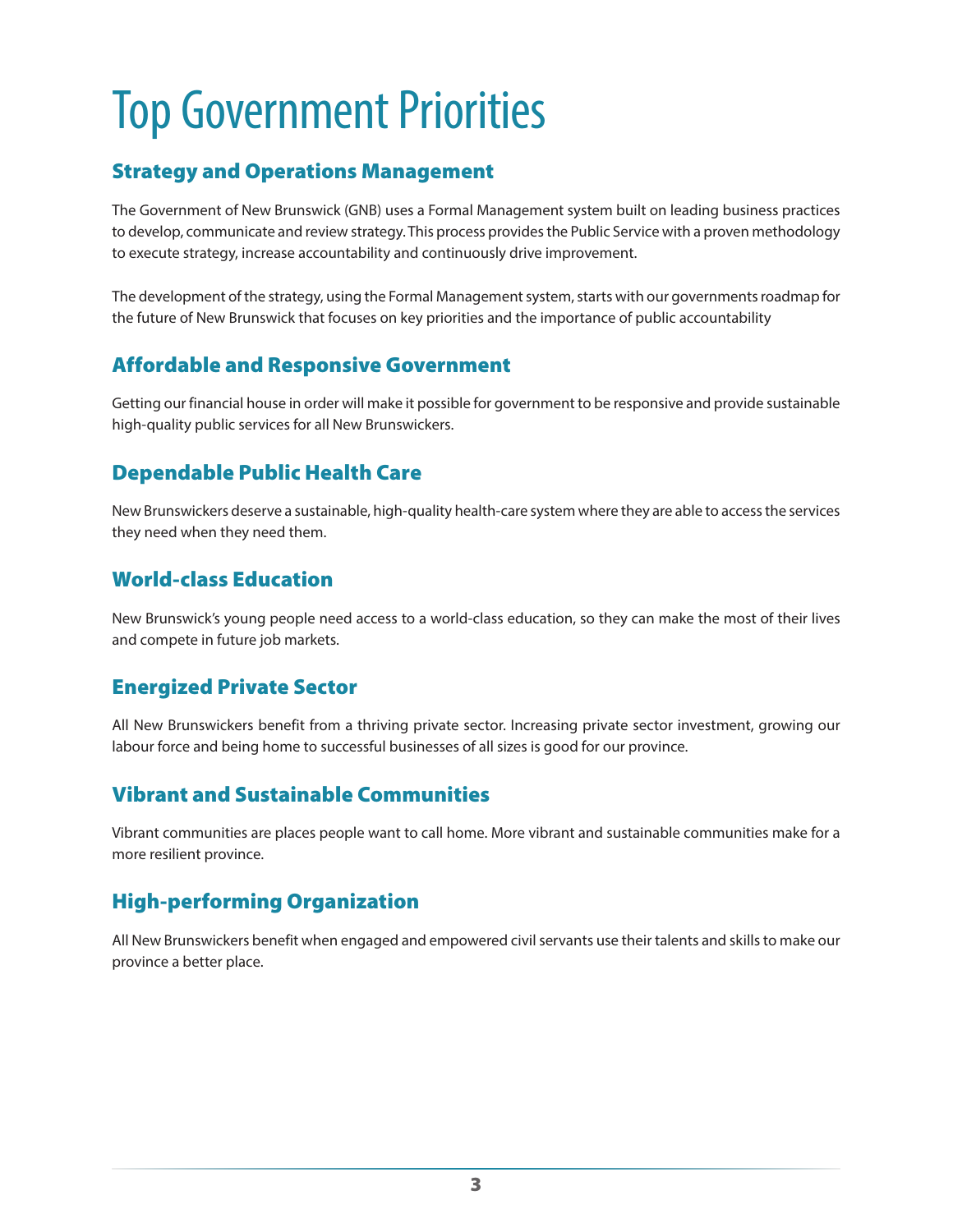## <span id="page-9-0"></span>**Highlights**

During the 2019-2020 fiscal year, the Department of Justice and Office of the Attorney General focused on these strategic priorities through a variety of key activities, as outlined below.

- The department implemented a revised process for the offences under the *Motor Vehicle Act* for which tickets are issued. The new process requires a person who wishes to dispute their ticket to inform the court in writing, rather than having to appear in court to request a trial.
- The department engaged with the First Nation to develop protocols for the handling of eagle feathers in court proceedings.
- Public Prosecution Services (PPS) has made great strides in advancing its use of electronic disclosure having expanded to Saint John, Fredericton and Miramichi.
- Two new acts, the *Official Notices Publication Act* and the *Enduring Powers of Attorney Act*, were developed by the Legislative Development Group.
- 48 bills drafted by Legislative Services received Royal Assent, and 71 regulations drafted by Legislative Services were filed with the Registrar of Regulations.
- On March 19, 2020, the provincial government declared a state of emergency due to Covid-19 and reduced its operations to critical functions.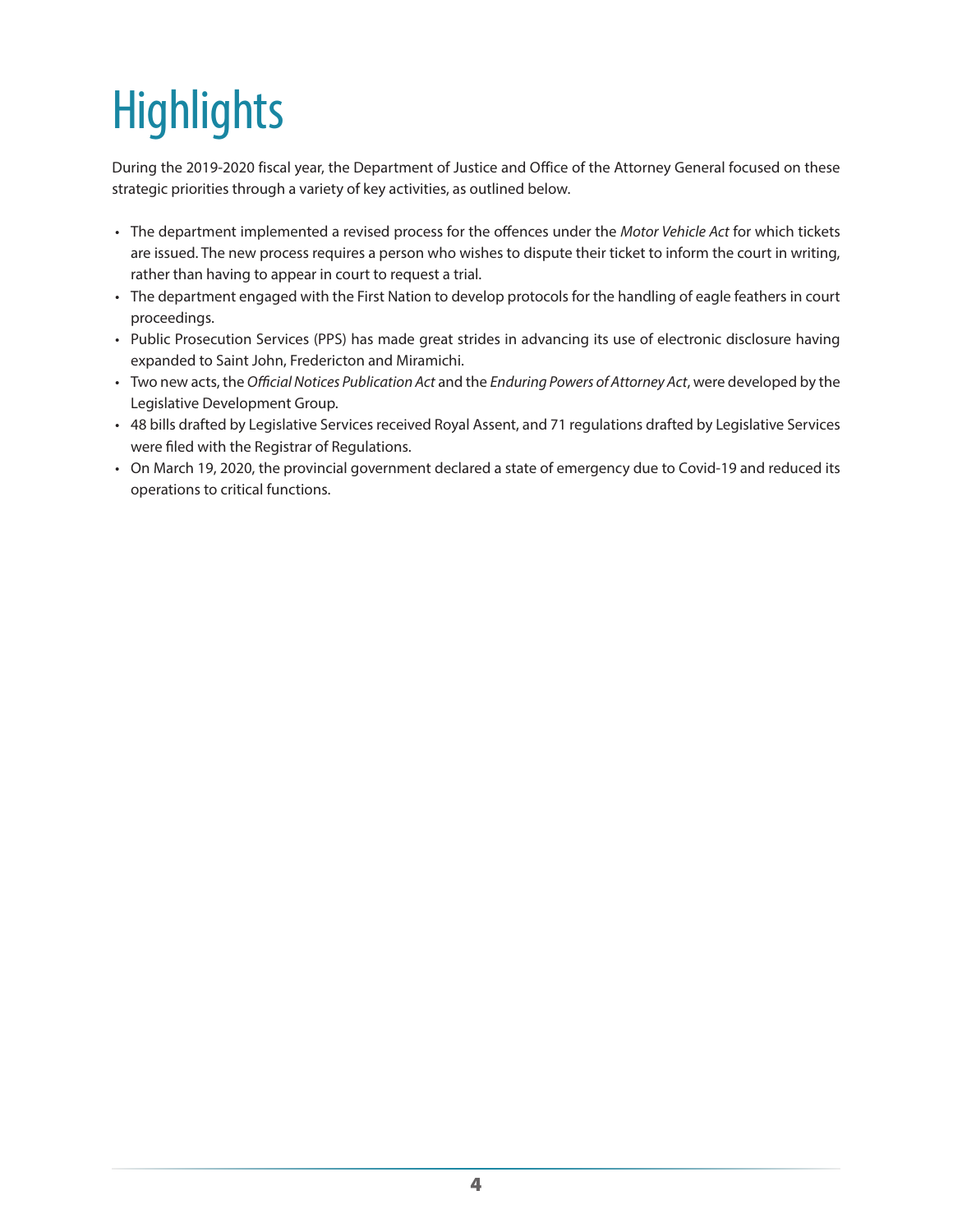## <span id="page-10-0"></span>Performance measures

The department's performance measures reflect its strategic objectives which support the Government of New Brunswick's top priorities. These measures reflect the department's strategic focus; therefore, they do not measure all of the department's activities.

| Affordable and responsive government                      | <b>Measures</b>                                      |
|-----------------------------------------------------------|------------------------------------------------------|
| Reduce expenditures                                       | Ratio of actual to budgeted expenditures             |
| <b>High-performing organization</b>                       | <b>Measures</b>                                      |
| Enhance employee involvement, commitment and productivity | Percentage of employee performance reviews completed |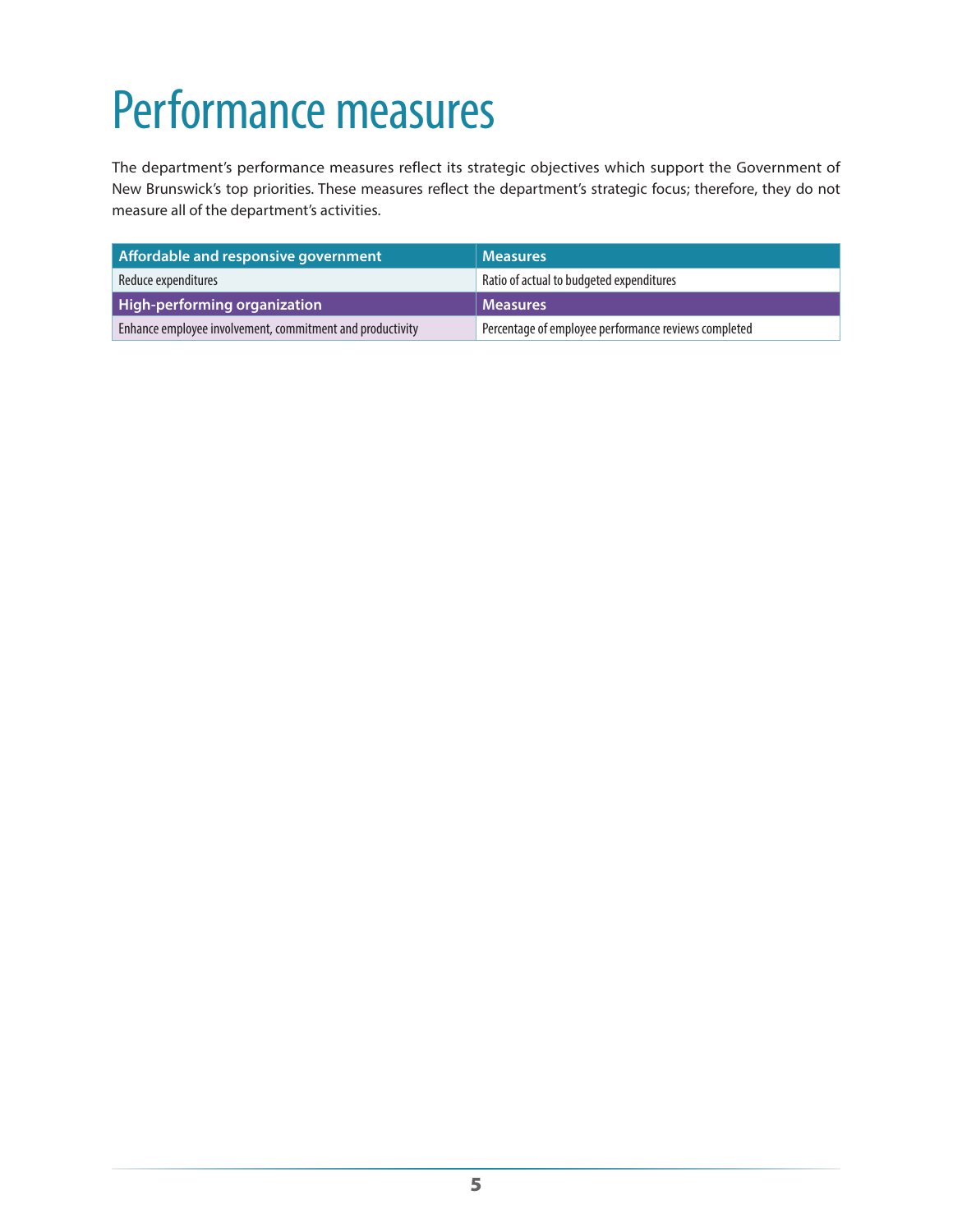## Affordable and responsive government

#### **Objective of the measure**

Reduce expenditures.

#### **Measure**

Ratio of actual to budgeted expenditures.

### **Description of measure**

Percentage of total expenditures over total budget.

### **Overall performance**



### **Why do we measure this?**

This indicator measures the department's ability to manage its expenses against its budget. Department staff monitor this indicator throughout the year and take corrective action when necessary.

### **What initiatives or projects were undertaken in the reporting year to achieve the outcome?**

The Department of Justice and Office of the Attorney General fully utilized its \$57.7M budget in 2019-2020. Most costs within the department stem from salaries, with the other major expenditure coming from hiring outside legal counsel. Many programs were able to maintain small surpluses, typically within their salary budgets as some positions were staffed for only part of the fiscal year. These savings helped the department offset some of its ongoing cost pressures such as complex trials requiring significant resources and increased Legal Aid spending.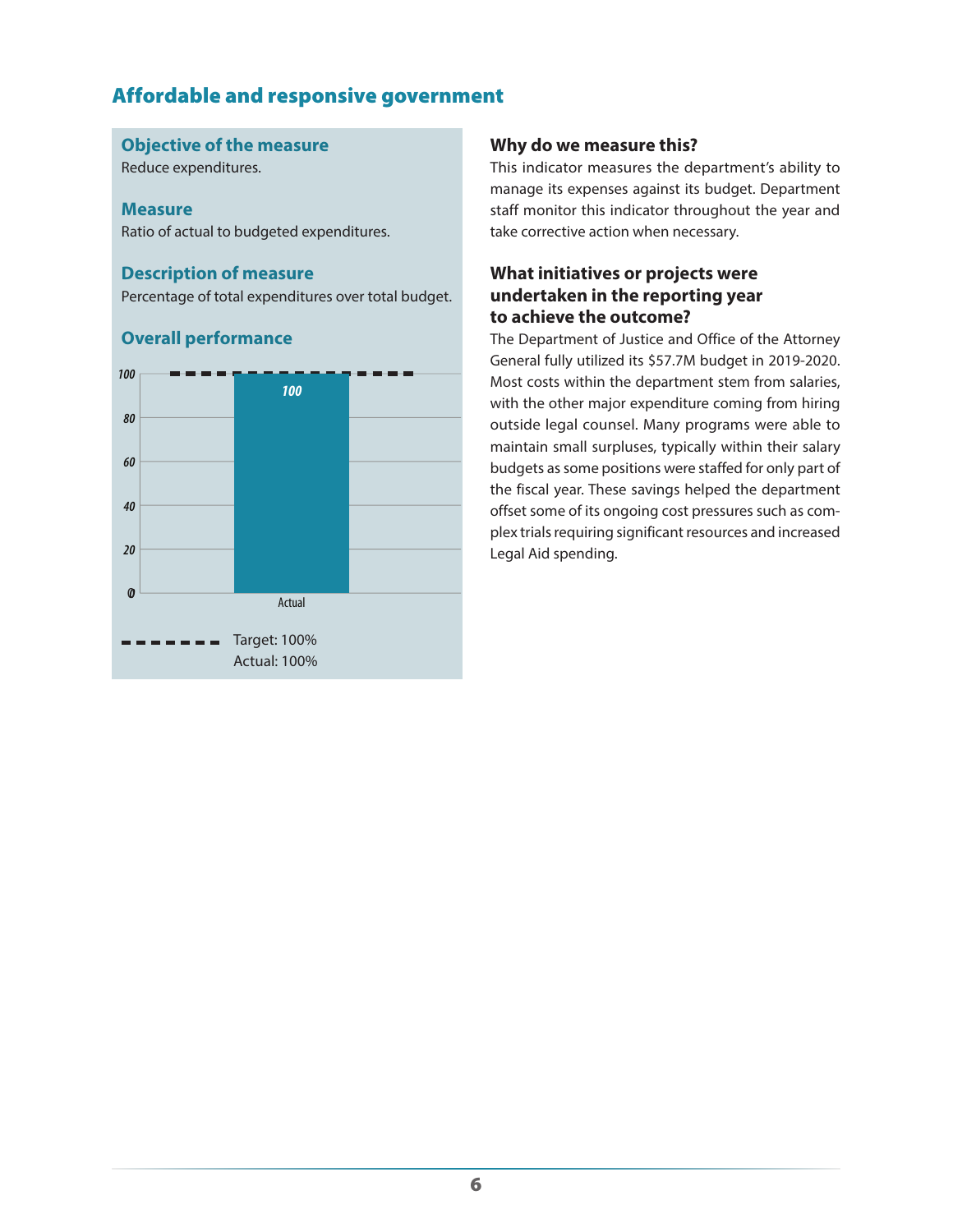## High-performing organization

#### **Objective of the measure**

Enhance employee involvement, commitment and productivity.

#### **Measure**

Percentage of employee performance reviews completed.

### **Description of measure**

The completion of performance reviews will provide an opportunity for managers and employees to discuss review and assess the accomplishment of work objectives, demonstrated competencies and overall individual employee contribution against GNB's business results.

### **Overall performance**



### **Why do we measure this?**

Employees are entitled to receive their year-end performance reviews in a timely manner.

The completion of performance reviews provided an opportunity for managers and employees to discuss and review the accomplishment of work objectives, demonstrated competencies and overall individual employee contribution toward the overall strategy of JAG. By completing reviews, employees and their supervisors discussed strategic and organizational goals to increase organizational and individual performance.

### **What initiatives or projects were undertaken in the reporting year to achieve the outcome?**

Progress was regularly monitored and discussed with the department's senior management throughout the year.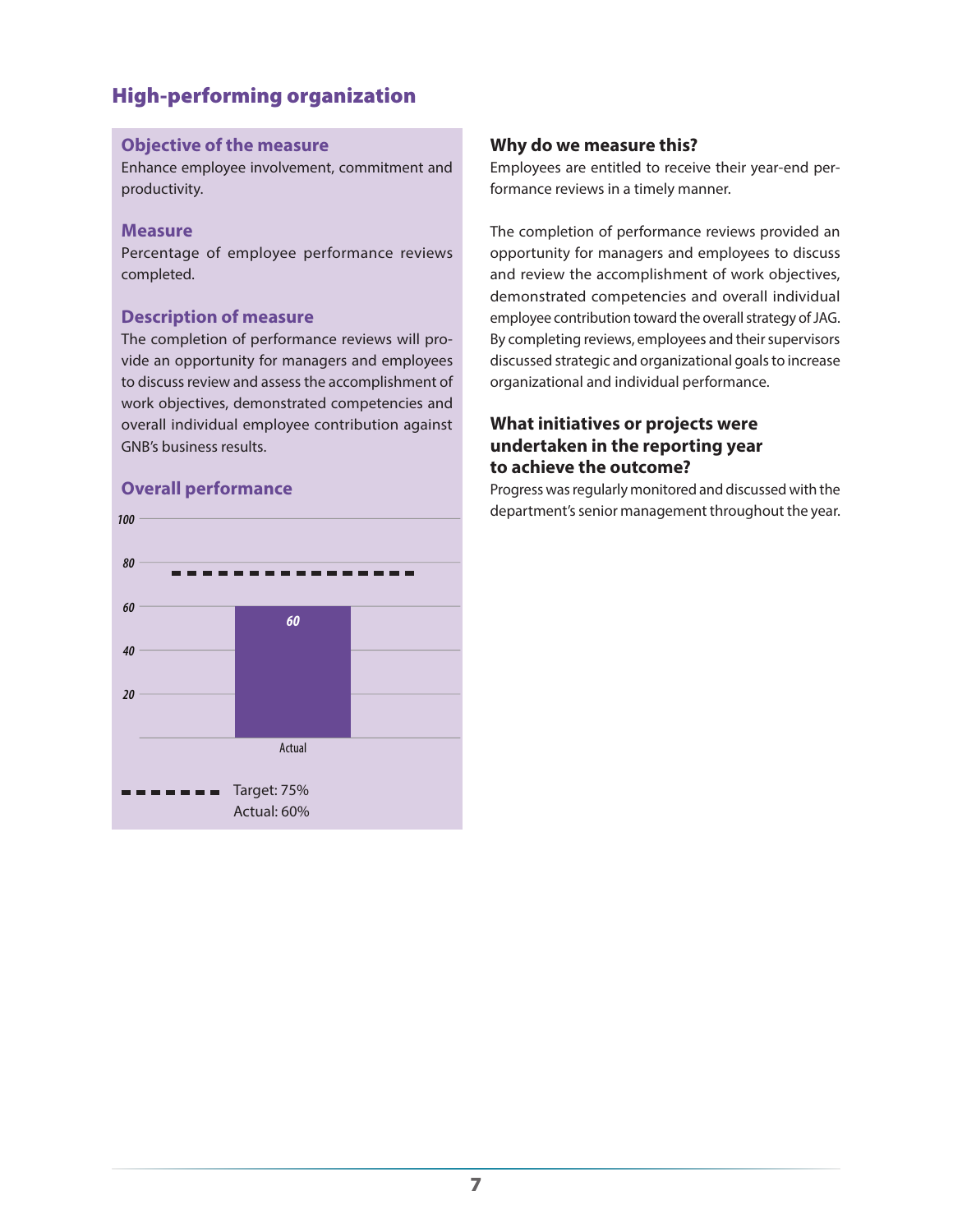## <span id="page-13-0"></span>Overview of departmental operations

The Department of Justice and Office of the Attorney General fulfills three fundamental, constitutionally significant purposes for the citizens of New Brunswick:

To provide resilient court services and court infrastructure to enable an impartial justice system.

To regulate, through legislation, social and commercial behaviours that reflect societal norms and the policies of the elected government.

To provide legal advice and legal representation to the Government of New Brunswick in accordance with the rule of law to protect the public interest.

Each of the department's five services is aligned with a departmental purpose.

## Purpose 1 – resilient court services and court infrastructure

**Family Crown Services** – utilize judicial processes to protect the most vulnerable members of our society. It independently and objectively determines whether there is enough evidence to initiate court proceedings in adult and child protection matters.

**Justice Services** – provide and support access to an impartial justice system for New Brunswick residents and businesses. Its functions include the administration of the courts and delivering specialized programs for court participants.

**Public Prosecution Services** – ensure the protection of all residents by providing prosecutorial services in criminal matters.

## Purpose 2 – legislation for government departments to regulate social and commercial behaviours

**Legislative Services** – provide legislative drafting service for new or modified acts and regulations to all provincial departments and agencies. This service, often with participation from residents, businesses and agencies, also identifies and modernizes outdated legislation.

## Purpose 3 – legal advice and legal representation for government departments and agencies

**Legal Services** – deliver legal advice and provide legal representation to all provincial government departments and some of its agencies.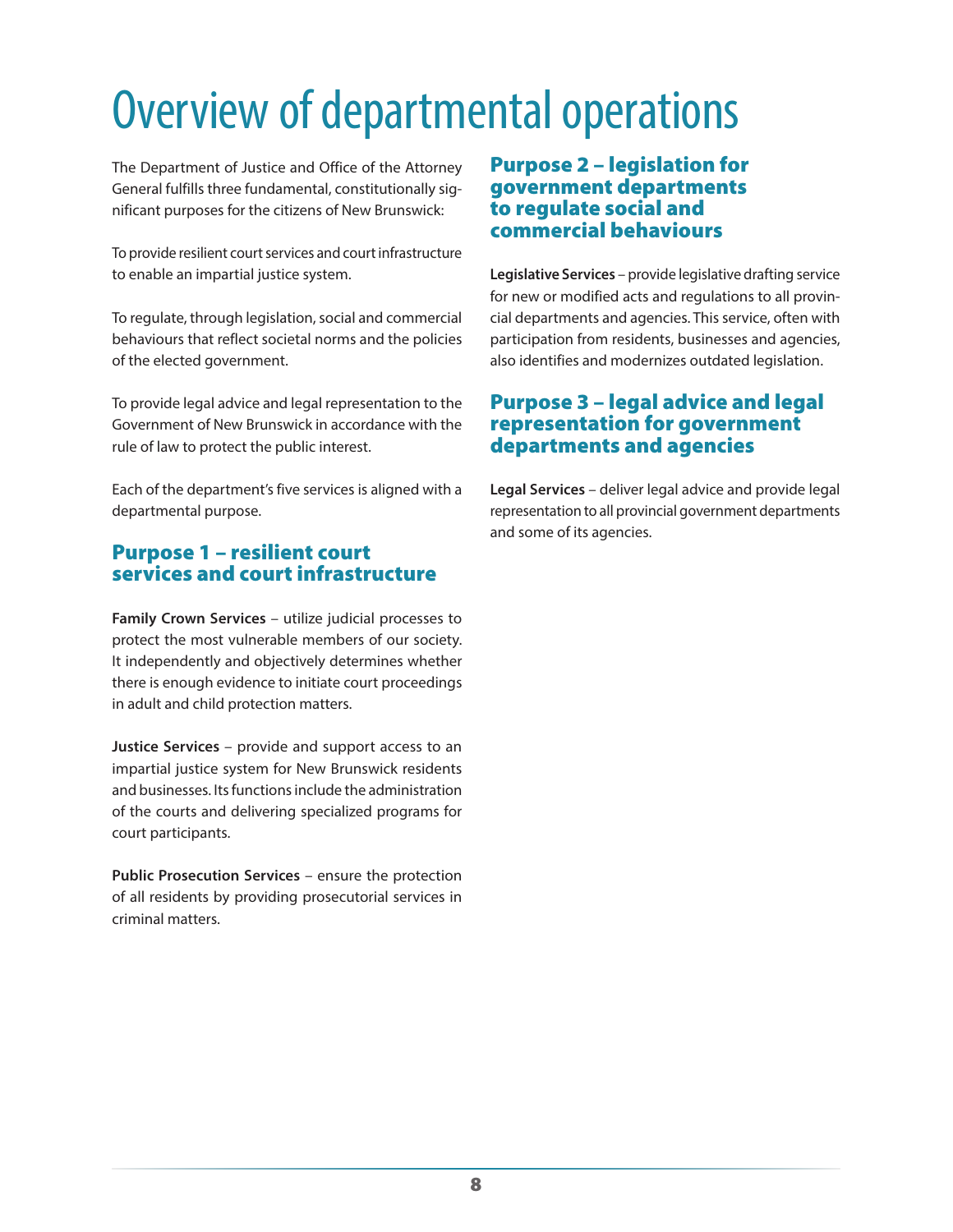## High-level organizational chart

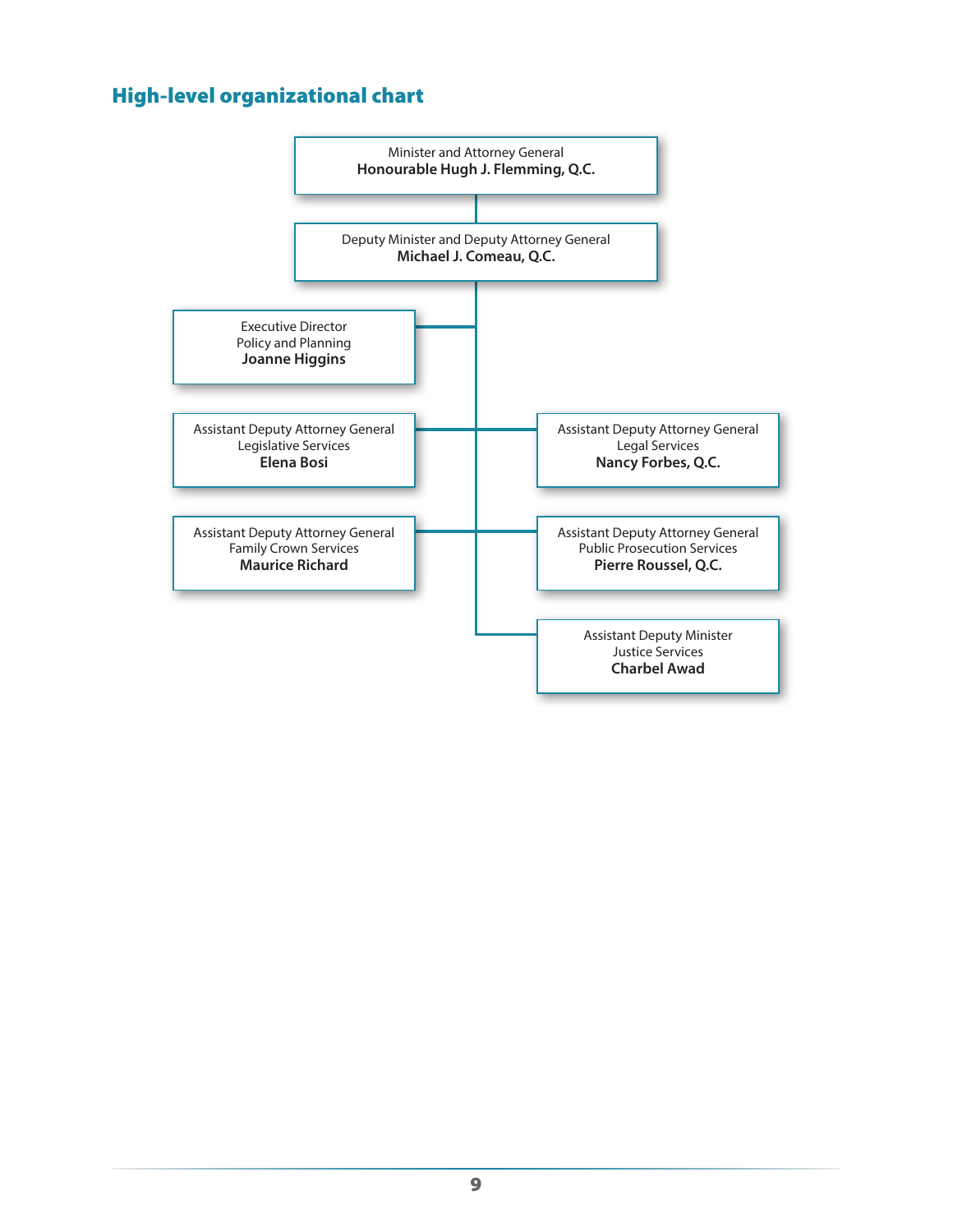## <span id="page-15-0"></span>Service overview and highlights

## Justice Services



#### **Overview**

Justice Services supports the operation of New Brunswick's courts including the Court of Appeal, the Court of Queen's Bench Family Division, the Court of Queen's Bench Trial Division, Small Claims Court, Probate Court, Provincial Court and Youth Justice Court. The Service is also responsible for the delivery of specialized court programs including the Healing to Wellness Court, Domestic Violence Court, Family Case Management, Family Law Information Center, Mental Health Docket and Emergency Intervention Orders.

Justice Services contains five branches:

**Court Service Branch** provides court attendance scheduling, order production, case file management, registry services and other administrative services in support of the judiciary and the public. The branch also serves as the liaison to other agencies and departments for court-related issues and initiatives.

**Regional Administration Branch** supports all programs and services administered by Justice Services including invoice management, central payment processing, transcription management, translation request processing, interpretation services booking, court technology support and judiciary special expenses support.

**Office of the Registrar Branch** supports the Court of Appeal and its Judiciary. The branch provides guidance to the public and lawyers regarding the Rules of Court, order/judgement production, case file management and other administrative services including conducting hearings as authorized by legislation and the Rules of Court. The branch also serves as the New Brunswick registry for all bankruptcies and divorces, processes interjurisdictional applications for the establishment or variation of family support orders and processes all New Brunswick adoptions.

**Office of Support Enforcement Branch** is responsible for enforcing family support provisions (Child Support Payment and Spousal Support) in court orders and agreements in accordance with the *Support Enforcement Act*. The branch uses progressive enforcement actions to ensure compliance that can include garnishing wages, reporting the defaulting payer to credit reporting agencies, passport revocation or denial, and in some cases, suspension of the payer's driver's licence.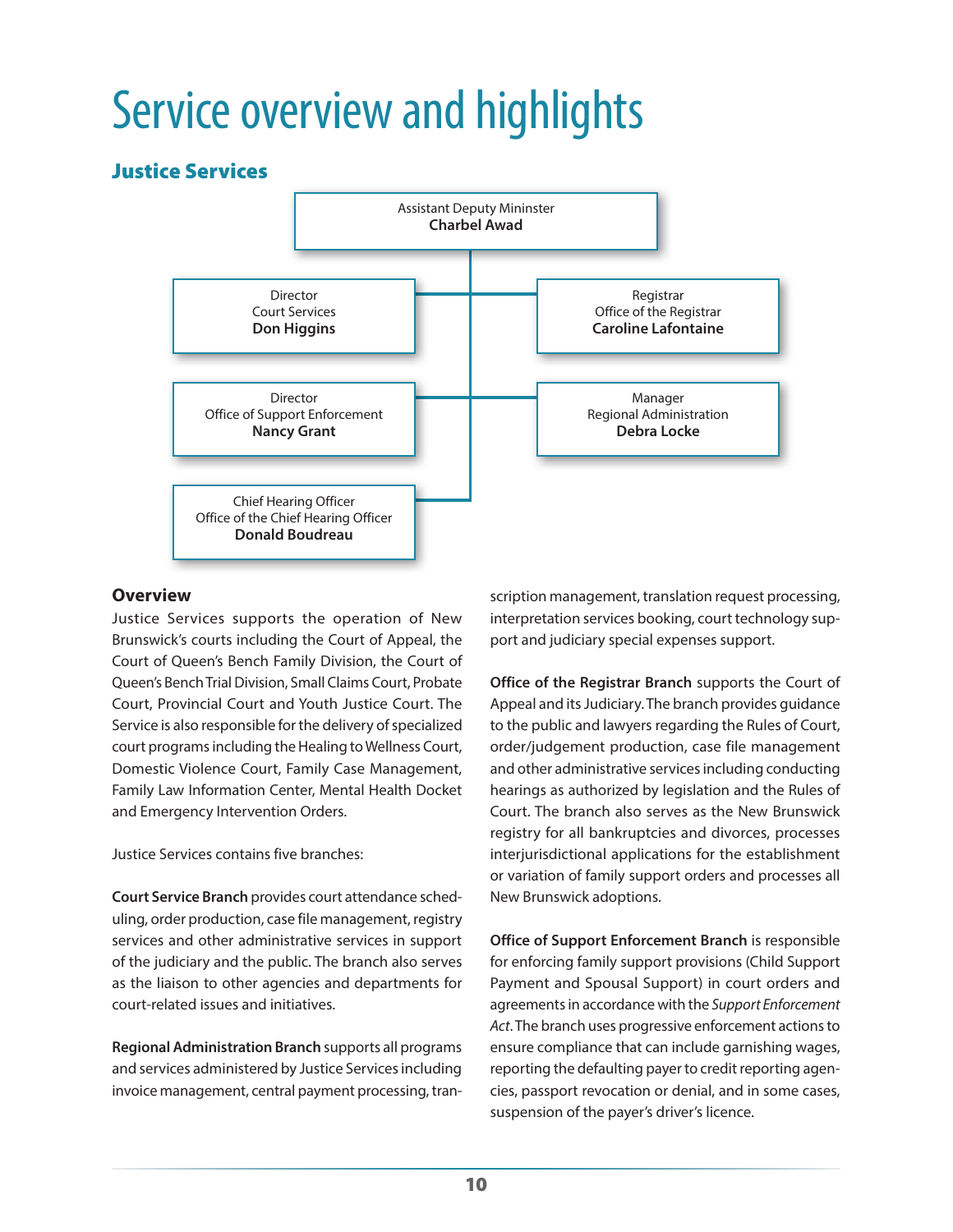**Innovation and Support Services** is responsible to ensure court appearances and Justice Services operational and service delivery functions have access to and are supported with optimized technology tools and infrastructure that ensures reliable, easy to use, professional quality engagement with the judicial process. The function is three part in that it: 1) engages with the Judiciary, service partners and other user groups/ clients, 2) supports the proactive adoption of technology solutions and 3) supports the recruiting, retention and development of the human resource component across Justice Services to ensure the appropriate skill sets are in place to promote optimal service delivery to our clients and partners.

#### **Highlights**

- Justice Services implemented the new *Provincial Offences Procedure Act* (POPA) Alternate Dispute Mechanism for E-Ticketing
- It coordinated implementation of Federal Bill C-75 and Bill C-78
- Hosted the Heads of Court Administration of Canada (HOCA) annual meeting in St. Andrews, NB
- It engaged with First Nations to develop protocols for the handling of eagle feathers in court proceedings. The work will continue in 2020-2021.

## Family Crown Services



#### **Overview**

Family Crown Services' quasi-judicial function is achieved by independently and objectively determining whether evidence exists to initiate court proceedings in adult and child protection matters under Section 7 of the *Canadian Charter of Rights and Freedoms*. To that end, the service:

- Represents the Department of Social Development in subrogated support and private custody, access and support matters involving a government interest.
- Represents the Director of Support Enforcement in judicial support enforcement matters.
- Acts as the agent of the Attorney General in the civil aspects of international child abduction under the *International Child Abduction Act*.
- Acts in interjurisdictional matters under the *Divorce Act* and under the *Interjurisdictional Support Orders Act*.

Family Crown Services provides services under the Hague Convention on the Civil Aspects of International Child Abduction. It manages incoming requests from foreign states for the return of children wrongfully removed from or wrongfully retained in Canada. It also processes outgoing requests for the return of New Brunswick

children wrongfully removed from New Brunswick or wrongfully retained in a foreign state. Additionally, Family Crown Counsel responds to inquiries from New Brunswick residents or their lawyers seeking to prevent international child abduction.

Pertaining to adult and child protection matters, Family Crown Services:

Provides legal representation to government departments and agencies;

Provides legal advice to government departments and agencies;

Represents the Director of Support Enforcement in legal matters; and

Acts as the agent of the Attorney General in intra-jurisdictional matters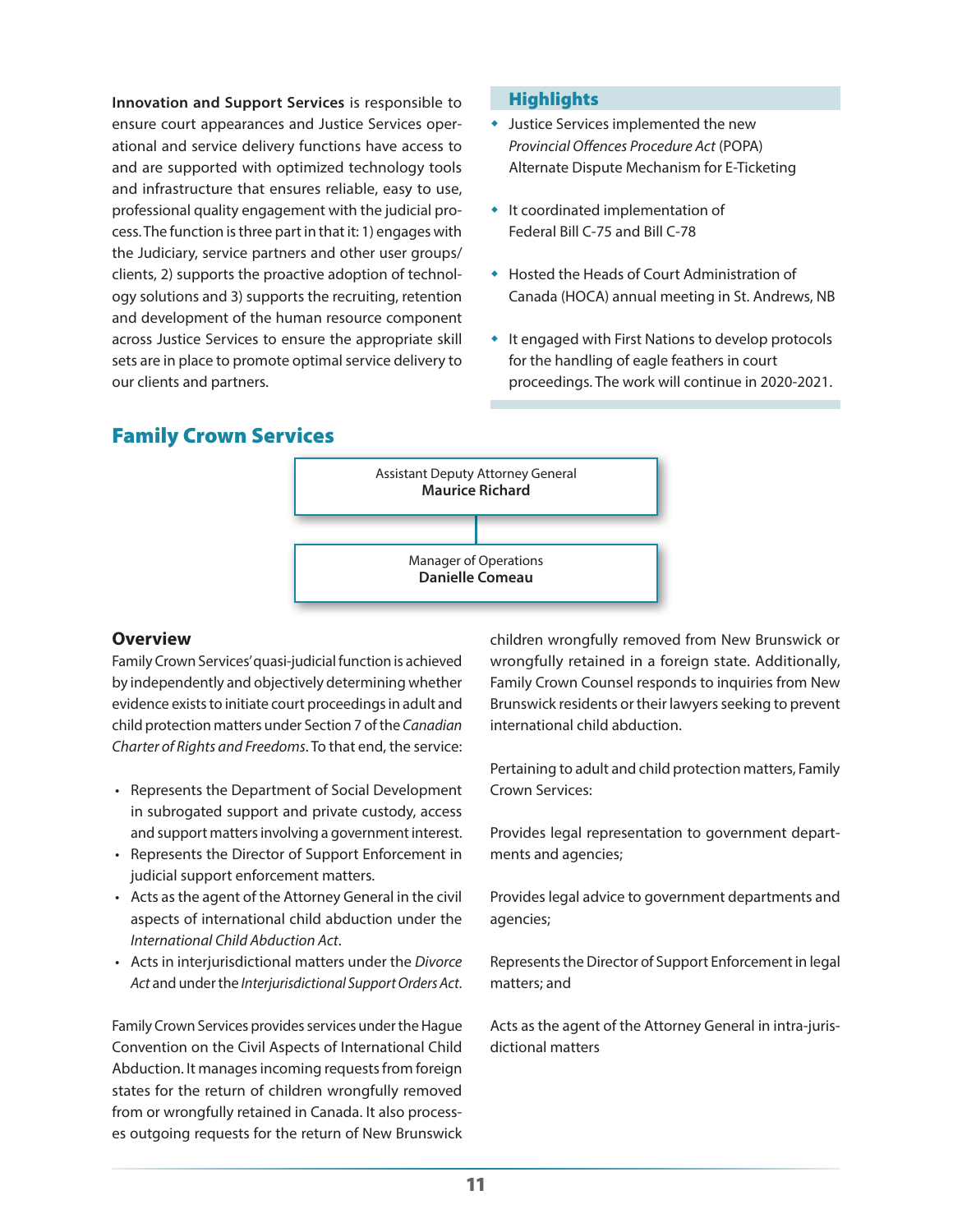#### **Highlights**

- Family Crown Services litigated approximately one thousand cases within its mandate.
- The branch introduced the Family Crown Services Operations Manual detailing all applicable branch policies and directives
- Family Crown Services staff provided specialized training to social workers and support staff.



#### **Overview**

Legal Services provides legal advice and legal representation to Government of New Brunswick departments and agencies in all matters except those pertaining to public prosecution, protection of vulnerable persons, and legislative drafting. Its professional staff assists the Attorney General of New Brunswick in the fulfilment of their constitutionally mandated role as Chief Law Officer of the Crown and legal advisor to government.

The increasing complexity of legal matters requires specialization. Therefore, the branch's lawyers are organized into five practice groups:

- Constitutional Law Group
- Litigation Group
- Administrative and Employment Law Group
- Legal Advice Services Group
- Corporate, Commercial and Property Law Group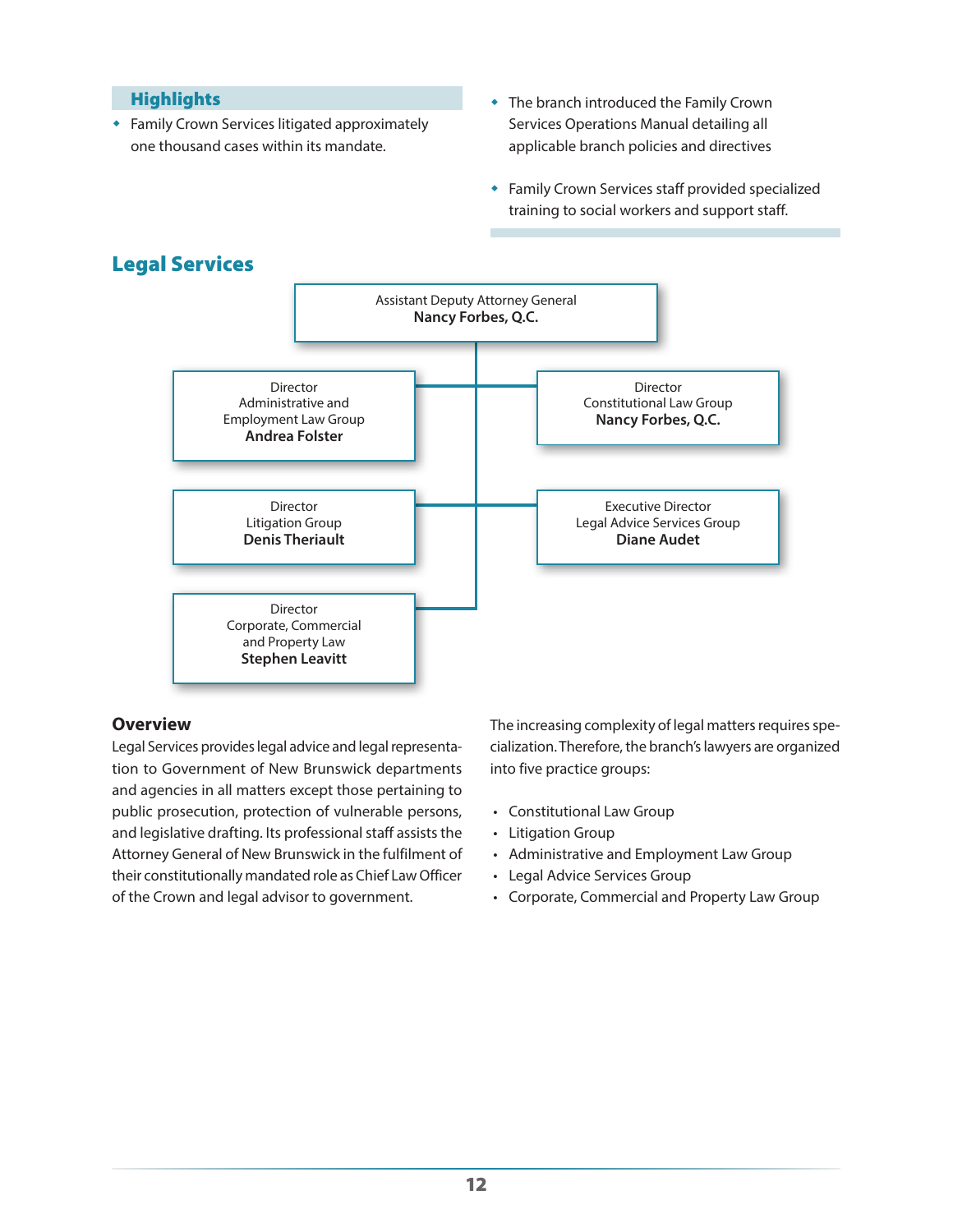## Legislative Services



#### **Overview**

Legislative Services is the central legislative drafting service for the government. It produces acts and regulations in both English and French for all departments.

The service provides advice to the Attorney General, the Deputy Attorney General, the Executive Council Office and the Cabinet on all legislative matters. It also carries out law reform projects for the Office of the Attorney General.

The Registrar of Regulations is located within the service and discharges the responsibilities of that office as provided by the *Regulations Act*.

The Legislative Publishing Unit discharges the responsibilities of the Queen's Printer as provided by the *Queen's Printer Act*, including the publication and distribution of all public acts and regulations.

Legislative Services consists of three groups:

- Legislative Drafting
- Legislation Development
- Legislative Publishing

#### **Highlights**

- Between April 1, 2019, and March 31, 2020, 48 bills drafted by the office received Royal Assent, and 71 regulations drafted by the office were filed with the Registrar of Regulations.
- Two new Acts, the *Official Notices Publication Act* and the *Enduring Powers of Attorney Act*, were developed by the Legislative Development Group.
- On December 31, 2019, acts were repealed under the *Statute Repeal Act*, administered by the branch under the authority of the Attorney General. This resulted in six more outdated, unproclaimed acts or portions of acts being removed from the statute books.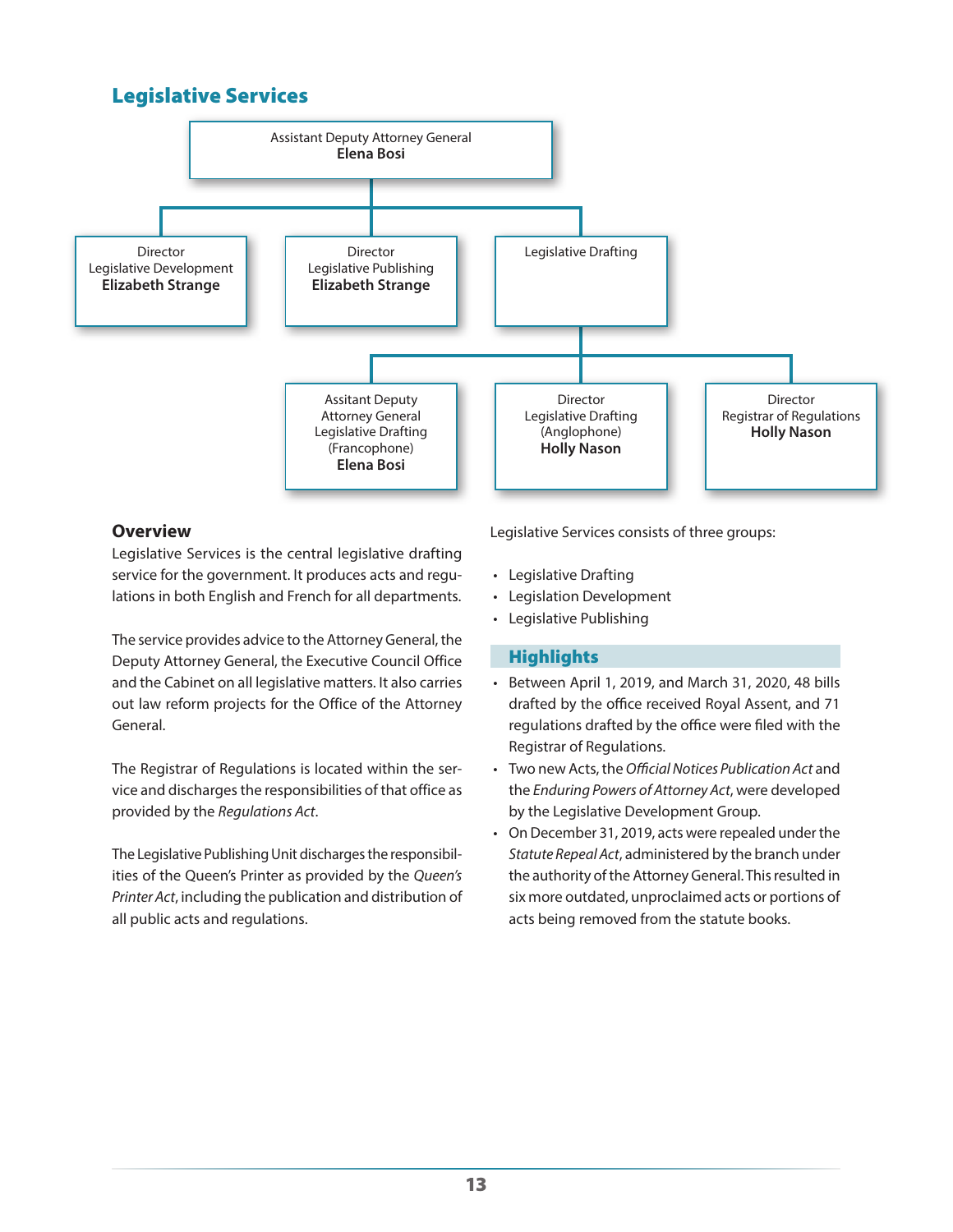## Public Prosecution Services



### **Overview**

Public Prosecutions Services is mandated to protect all citizens by providing prosecutorial services in criminal and quasi-criminal matters on behalf of the Attorney General. As agents of the Attorney General Crown Prosecutors carry out prosecution responsibilities independent of any partisan political influences. In the 12 months between April 1, 2019 and March 31, 2020, the division prosecuted more than 23,000 criminal and quasi-criminal prosecutions of adults and young persons.

Public Prosecution Services efficiency is driven by its use of the Pre-charge Screening Policy. The Pre-charge Screening Policy allows Crown prosecutors to independently and objectively review cases prior to charge. As a result, a charge is only laid where there is a reasonable prospect of conviction. The result is saved court time and resources as well as reduced delays in court—all to the benefit of the people of the province.

When a prosecution is justified, the service makes every effort to obtain a fair and impartial outcome while protecting the rights of the accused as well as obtaining the participation of victims and other vulnerable persons without exposing them to undue hardship or abuse.

The main activities of Public Prosecution Services include:

- Providing criminal legal advice to the various police and law enforcement agencies in New Brunswick;
- Performing pre-charge screening on investigative files advanced for prosecution;
- Conducting criminal and quasi-criminal prosecutions.

#### **Highlights**

• The service has made great strides in advancing its use of electronic disclosure having expanded to Saint John, Fredericton and Miramichi. This expansion will continue with the goal of having the entire province using e-disclosure.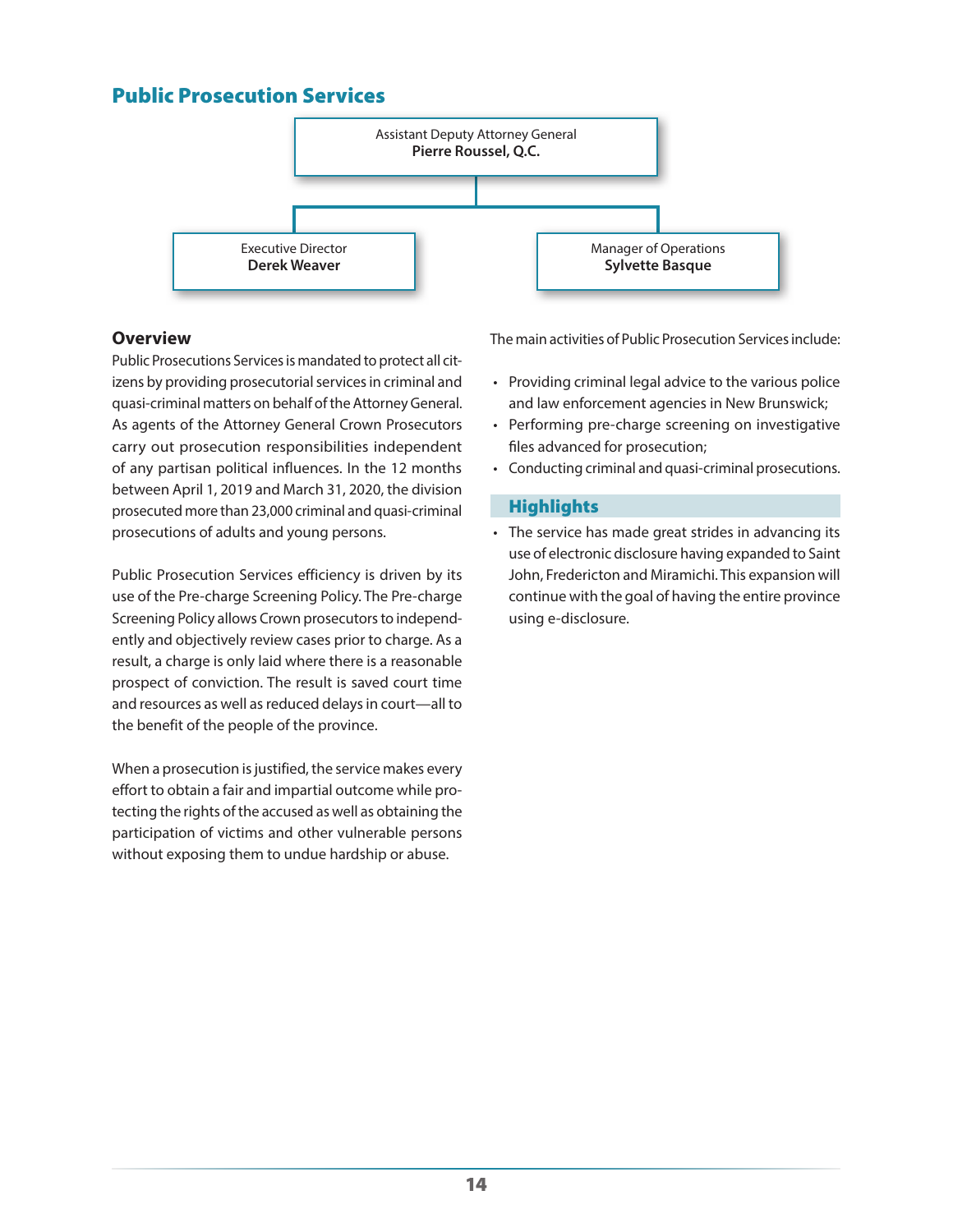## <span id="page-20-0"></span>Financial information

## **Table 1: Ordinary Expenditure status report by branch**

Fiscal year ending March 31, 2020 (\$000)

| <b>Branch</b>                  | <b>Main</b><br><b>Estimates</b> | <b>Appropriation</b><br><b>Transfers</b> | <b>Final Budget</b> | <b>Actual</b> | <b>Variance over</b><br>(under) |
|--------------------------------|---------------------------------|------------------------------------------|---------------------|---------------|---------------------------------|
| Administration                 | 618                             | 5                                        | 623                 | 605           | (18)                            |
| Policy & Planning              | 683                             | 7                                        | 690                 | 603           | (87)                            |
| <b>Family Crown</b>            | 2,705                           | 39                                       | 2,744               | 2,690         | (54)                            |
| Prosecutions                   | 9,991                           | 142                                      | 10,133              | 10,186        | 53                              |
| Legislative Services           | 2,846                           | 13                                       | 2,859               | 2,757         | (102)                           |
| Legal Services                 | 4,910                           | 18                                       | 4,928               | 4,819         | (109)                           |
| <b>Regional Court Services</b> | 8,537                           | 327                                      | 8,864               | 8,611         | (254)                           |
| Judiciary                      | 8,359                           | 1,231                                    | 9,590               | 9,687         | 97                              |
| Registrar                      | 1,473                           | 15                                       | 1,488               | 1,596         | 108                             |
| <b>Justice Head Office</b>     | 3,936                           | 8                                        | 3,944               | 3,905         | (40)                            |
| Office of Support Enforcement  | 1,999                           | 25                                       | 2,024               | 2,090         | 66                              |
| <b>Hearing Officers</b>        | 1,128                           | 9                                        | 1,137               | 966           | (171)                           |
| Legal Aid                      | 8,552                           | 80                                       | 8,632               | 9,140         | 508                             |
| <b>Total</b>                   | 55,737                          | 1,918                                    | 57,655              | 57,654        | (1)                             |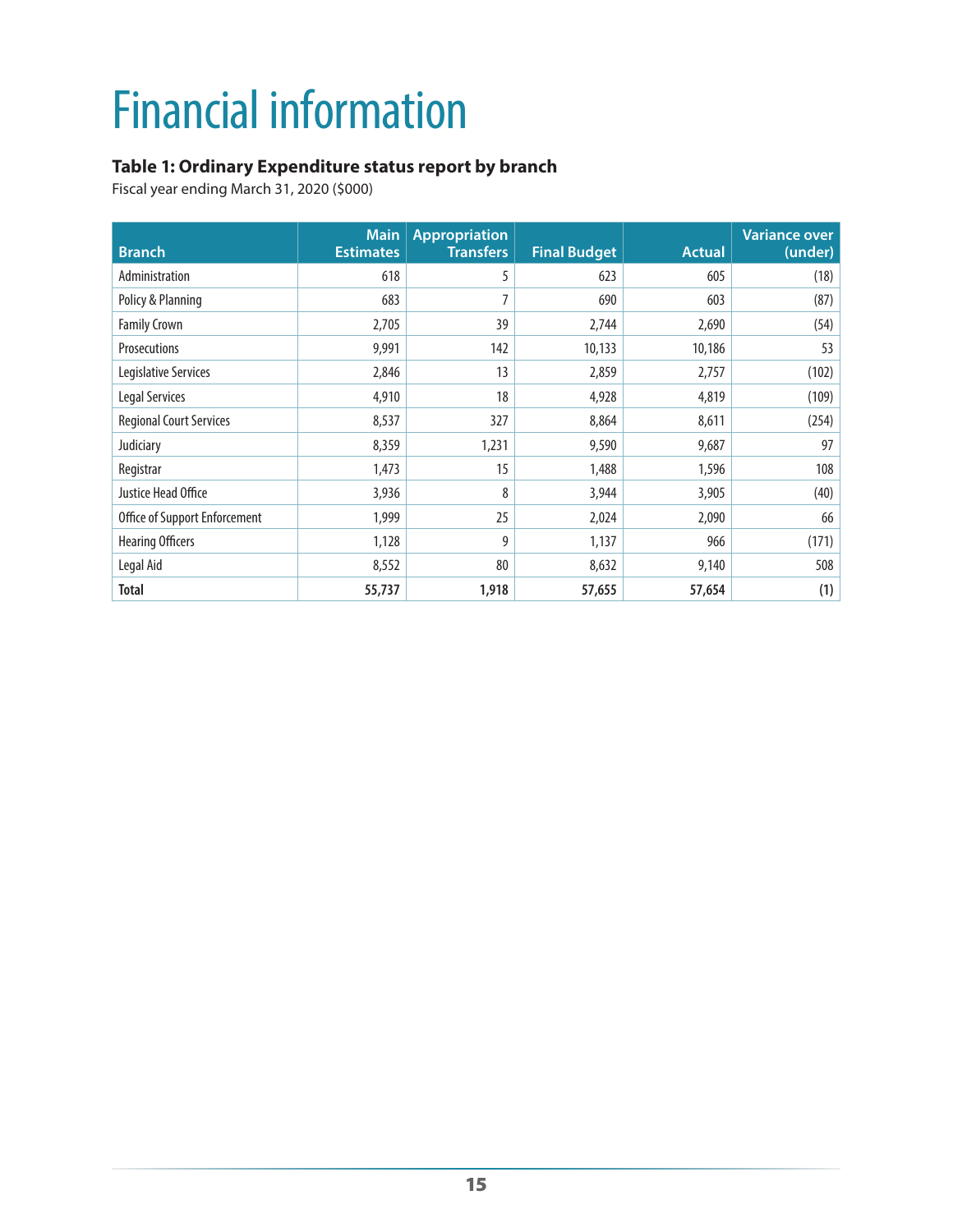### **Table 2: Ordinary Expenditure status report**

Fiscal year ending March 31, 2020 (\$000)

| <b>Sales of Goods and Services</b>                           | <b>Budget</b>  | <b>Actual</b>  | <b>Variance over</b><br>(under) |
|--------------------------------------------------------------|----------------|----------------|---------------------------------|
| General                                                      |                |                |                                 |
| 1863 Queen's Printer                                         | 140            | 124            | (16)                            |
| 1817 Administration Fees (Provincial Offences Procedure Act) | 6              | $\overline{2}$ | (4)                             |
| 1833 Certified Copies of Documents - Fees                    | 4              | 4              | $\mathbf{0}$                    |
| 1836 Divorce - Fees                                          | 175            | 165            | (10)                            |
| 1837 Probate Court                                           | 1,500          | 1,974          | 474                             |
| 1838 Court Transcripts - Fees                                | 80             | 98             | 18                              |
| 1873 Appeal Court Fees                                       | 11             | 14             | 3                               |
| 1875 Court of Queen's Bench - Filing Fees                    | 520            | 485            | (35)                            |
| 1892 Small Claims Fees                                       | 181            | 182            | $\mathbf{1}$                    |
| 1895 Office of Support Enforcement                           | 35             | 82             | 47                              |
| 1898 Certificates of Conviction                              | 21             |                | (21)                            |
| <b>Fines and Penalties</b>                                   |                |                |                                 |
| 2112 Provincial Courts - Fines - Criminal Code               | 900            | 1,691          | 791                             |
| 2113 Prov. Courts - Fines - Provincial & Municipal Statutes  | 250            | 201            | (49)                            |
| 2115 Court of Oueen's Bench - Fines                          | 5              | 5              | (0)                             |
| 2117 Contraventions Act - Fines                              | $\overline{2}$ | 6              | 4                               |
| 2122 Bail Forfeitures                                        | 5              | $\overline{2}$ | (4)                             |
| 2121 Court cost recoveries                                   | 10             | $\overline{2}$ | (8)                             |
| <b>Miscellaneous</b>                                         |                |                |                                 |
| 2299 Other Miscellaneous Revenue                             | 272            | 224            | (48)                            |
| <b>Conditional Grants - Canada</b>                           |                |                |                                 |
| <b>Central Government Services</b>                           |                |                |                                 |
| 2417 Criminal Legal Aid                                      | 2,626          | 2,644          | 18                              |
| <b>Total</b>                                                 | 6,743          | 7,904          | 1,161                           |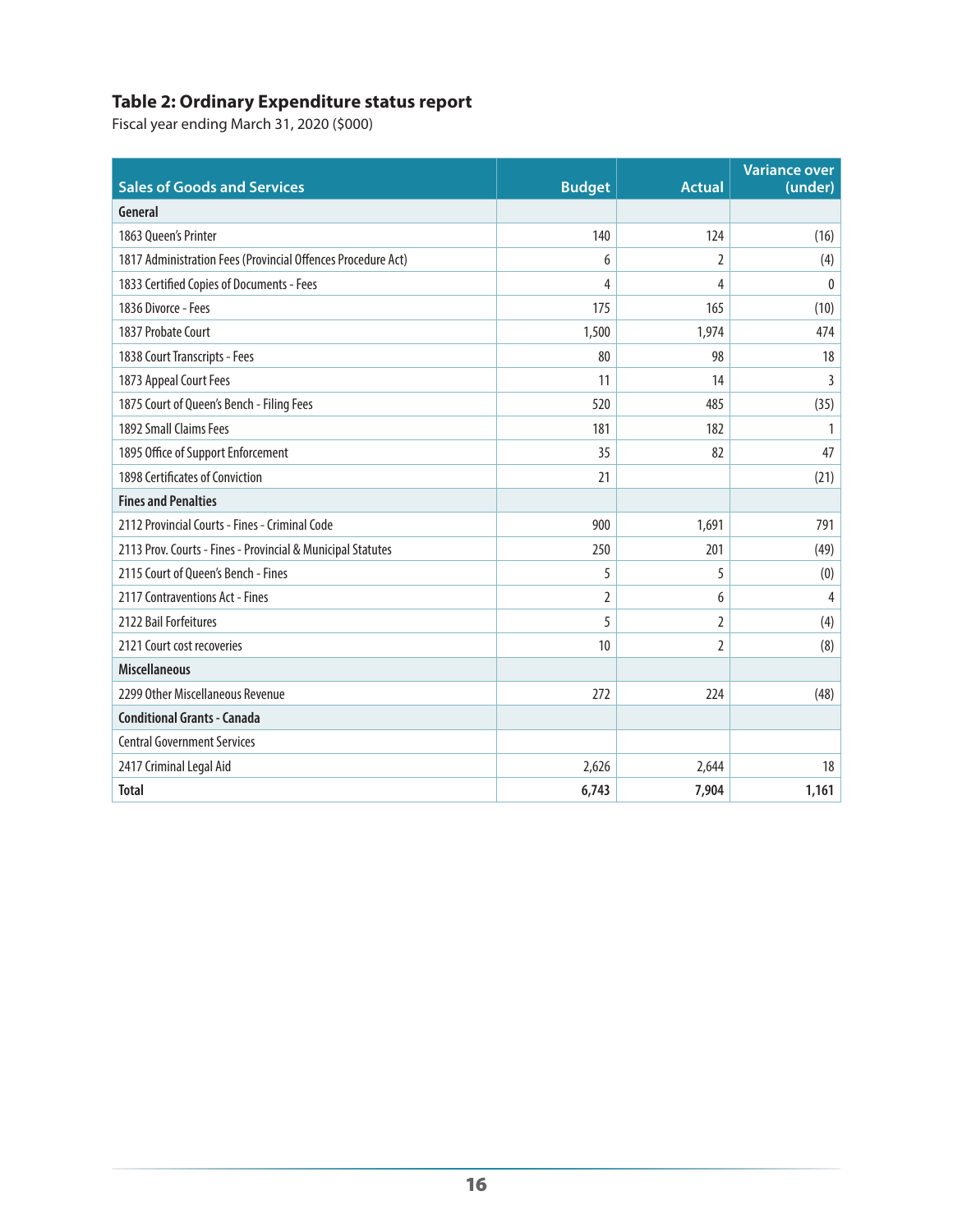## <span id="page-22-0"></span>Summary of staffing activity

Pursuant to section 4 of the *Civil Service Act*, the Deputy Minister of the Department Treasury Board delegates staffing to each Deputy Head for his or her respective department(s). Please find below a summary of the staffing activity for 2019-2020 for the Department of Justice and Office of the Attorney General.

| Number of permanent and temporary employees as<br>of Dec. 31 of each year |      |      |  |
|---------------------------------------------------------------------------|------|------|--|
| <b>Employee type</b>                                                      | 2019 | 2018 |  |
| Permanent                                                                 | 392  | 174  |  |
| <b>Temporary</b>                                                          | 56   | 15   |  |
| Total                                                                     | 448  | 189  |  |

The department advertised 44 competitions, including 32 open (public) competitions and 12 closed (internal) competitions.

Pursuant to sections 15 and 16 of the *Civil Service Act*, the department made the following appointments using processes to establish merit other than the competitive process:

| <b>Appointment type</b>                               | <b>Appointment description</b>                                                                                                                                                                       | Section of the<br><b>Civil Service Act</b> | <b>Number</b> |
|-------------------------------------------------------|------------------------------------------------------------------------------------------------------------------------------------------------------------------------------------------------------|--------------------------------------------|---------------|
| Specialized Professional,<br>Scientific or Technical  | An appointment may be made without competition when a position requires:<br>$-$ a high degree of expertise and training<br>- a high degree of technical skill<br>- recognized experts in their field | 15(1)                                      | $\theta$      |
| Equal Employment<br><b>Opportunity Program</b>        | Provides Aboriginals, persons with disabilities and members of a visible<br>minority group with equal access to employment, training and advancement<br>opportunities.                               | 16(1)(a)                                   | $\theta$      |
| <b>Department Talent</b><br><b>Management Program</b> | Permanent employees identified in corporate and departmental talent pools,<br>who meet the four-point criteria for assessing talent, namely performance,<br>readiness, willingness and criticalness. | 16(1)(b)                                   | $\theta$      |
| Lateral transfer                                      | The GNB transfer process facilitates the transfer of employees from within Part 1,<br>2 (school boards) and 3 (hospital corporations) of the Public Service.                                         | $16(1)$ or $16(1)(c)$                      | 8             |
| Regular appointment of<br>casual/temporary            | An individual hired on a casual or temporary basis under section 17 may be<br>appointed without competition to a regular properly classified position within<br>the Civil Service.                   | 16(1)(d)(i)                                | $\theta$      |
| Regular appointment of<br>students/apprentices        | Summer students, university or community college co-op students or apprentices<br>may be appointed without competition to an entry level position within the Civil<br>Service.                       | 16(1)(d)(ii)                               | 0             |

Pursuant to section 33 of the *Civil Service Act*, no complaints alleging favouritism were made to the Deputy Head of the Department of Justice and Attorney General and no complaints were submitted to the Ombud.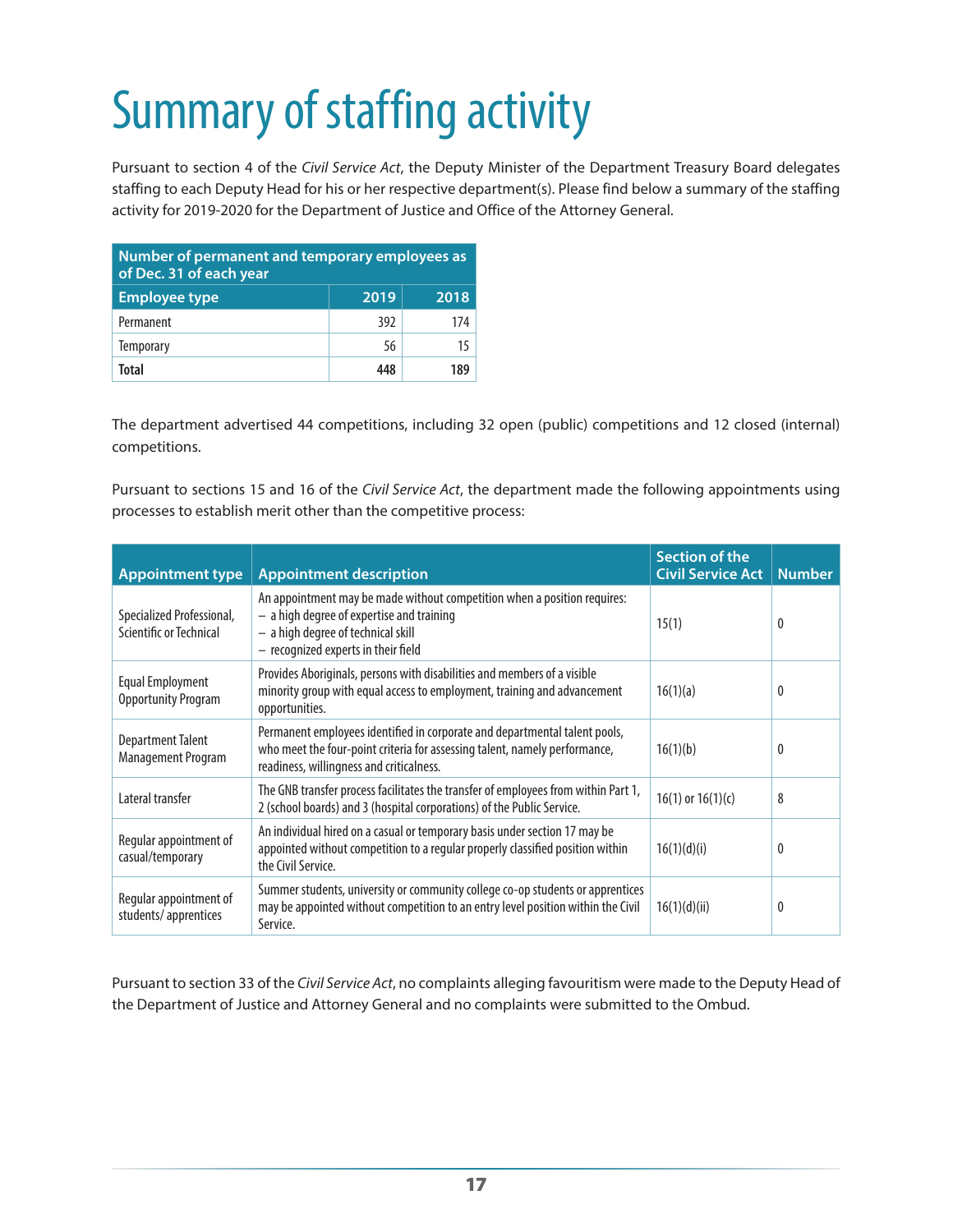## <span id="page-23-0"></span>Summary of legislation and legislative activity

| Bill# | <b>Name of legislation</b>                                                                                            | <b>Date of</b><br><b>Royal Assent</b> | <b>Summary of changes</b>                                                                                                                                                                                                                                                                                                                                                                                                                                                             |
|-------|-----------------------------------------------------------------------------------------------------------------------|---------------------------------------|---------------------------------------------------------------------------------------------------------------------------------------------------------------------------------------------------------------------------------------------------------------------------------------------------------------------------------------------------------------------------------------------------------------------------------------------------------------------------------------|
| 20    | Statute Law Amendment Act 2019.<br>https://www.gnb.ca/legis/bill/pdf/59/2/<br>Bill-20.pdf                             | June 14, 2019                         | Statute Law Amendment Act 2019. is a part of the regular updates to the<br>Acts and Regulations of New Brunswick, to avoid misinterpretations of<br>certain provisions.                                                                                                                                                                                                                                                                                                               |
| 31    | Official Notices Publications Act.<br>https://www.gnb.ca/legis/bill/pdf/59/2/<br>Bill-31.pdf                          | June 14, 2019                         | Official Notices Publications Act allows for flexibility in the administration<br>of the Queen's Printer Act and for future consideration of publication<br>options. It also removes the requirement to publish regulations in<br>The Royal Gazette and eliminates the redundancy of publishing the<br>regulations officially on two separate pages of the same website. The<br>Royal Gazette will continue to publish legally required notices with the<br>exception of regulations. |
| 32    | An Act to Amend the Enforcement of Money<br>Judgements Act.<br>https://www.gnb.ca/legis/bill/pdf/59/2/<br>Bill-32.pdf | June 14, 2019                         | Enforcement of Money Judgments Act creates a complete exemption for<br>retirement funds. Under the new provisions, a sheriff will not be allowed<br>to seize any portion of a retirement fund.                                                                                                                                                                                                                                                                                        |
| 4     | An Act to Amend the Provincial Offences<br>Procedure Act.<br>https://www.qnb.ca/legis/bill/pdf/59/3/<br>Bill-4.pdf    | December 20, 2019                     | An Act to Amend the Provincial Offences Procedure Act updates the<br>grounds under which bail may be denied. The focus on these provisions<br>has been raised in the context of domestic and intimate partner<br>violence. The amendments were made to ensure that judges have the<br>authority to detain an accused pending trial where warranted.                                                                                                                                   |
| 6     | Enduring Powers of Attorney Act.<br>https://www.qnb.ca/legis/bill/pdf/59/3/<br>Bill-6.pdf                             | December 20, 2019                     | Enduring Powers of Attorney Act is a comprehensive Act that modernizes<br>and consolidates the law regarding enduring powers of attorney and<br>health care directives into one act. It governs all aspects of enduring<br>powers of attorney and health care directives, provides that all the<br>existing ones remain valid, and includes several measures that are<br>designed to improve accountability and decrease the likelihood of<br>financial abuse.                        |
| 23    | An Act to Amend the Property Act.<br>https://www.gnb.ca/legis/bill/pdf/59/3/<br>Bill-23.pdf                           | December 20, 2019                     | An Act to Amend the Property Act decreases the number of times a<br>mortgage sale is required to be published in a newspaper from four<br>times to twice and removes the requirements to post notices at a registry<br>office and a courthouse.                                                                                                                                                                                                                                       |
| 15    | An Act to Amend the Proceeding Against<br>the Crown Act                                                               | June 14, 2019                         | An Act to Amend the Proceedings Against the Crown Act includes the<br>Canadian Free Trade Agreement to ensure enforceability of orders under<br>the Dispute Resolution provisions of the agreement.                                                                                                                                                                                                                                                                                   |

| Name of regulation                                                     | <b>Effective date</b> | <b>Summary of changes</b>                                                                                                  |
|------------------------------------------------------------------------|-----------------------|----------------------------------------------------------------------------------------------------------------------------|
| Regulation 2019-24 under the Official Notice<br><b>Publication Act</b> | September 1, 2019     | Regulation made to establish the fees for the publication in The Royal<br>Gazette of the document set out in the schedule. |
| Regulation 2019-32 under the Enforcement of<br>Money Judgments         | December 1, 2019      | Regulation made to govern procedures related to the amendment of the<br>Enforcement of Money Judgments Act.                |
| Regulation 2019-25 under the Queen's Printer Act                       | November 21, 2019     | Regulation made to remove obsolete references.                                                                             |
| Regulation 91-50 under the Provincial Offences<br>Procedure Act        | June 11, 2020         | Regulation prescribing violation ticket form and related process.                                                          |

The acts for which the department was responsible in 2019-2020 may be found at: <http://laws.gnb.ca/en/BrowseRegChapter>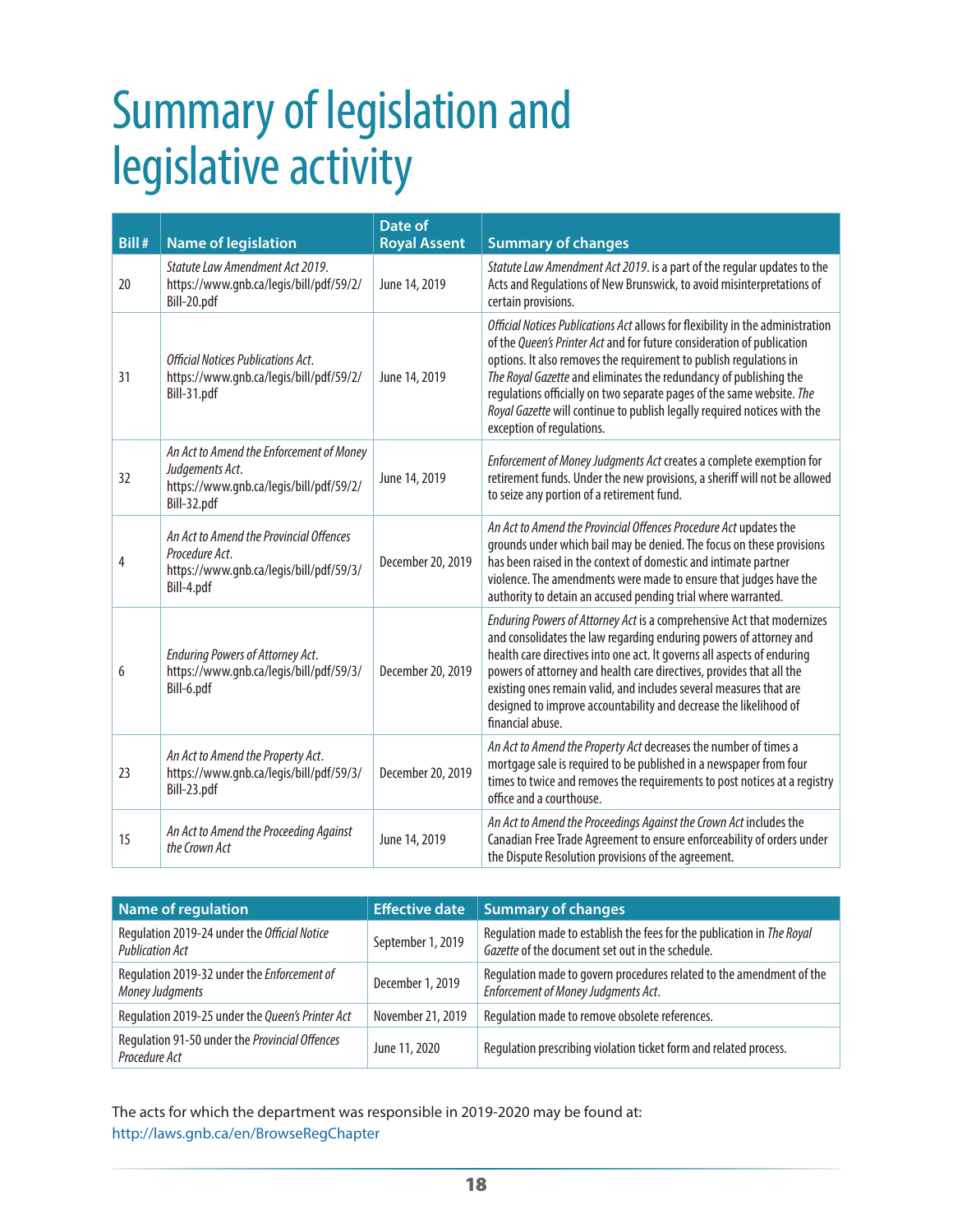## <span id="page-24-0"></span>Summary of Official Languages activities

### **Introduction**

The Department of Justice and Office of the Attorney General continued to ensure its obligations under the *Official Languages Act* were met throughout the organization. Below are associated activities that were carried out throughout the year to support the four sectors of activity (focus) in GNB's *[Plan on Official Languages Official Bilingualism:](http://www2.gnb.ca/content/dam/gnb/Departments/iga-aig/pdf/PlanonOfficialLanguagesOfficialBilingualismAFundamentalValue.pdf) [A Fundamental Value](http://www2.gnb.ca/content/dam/gnb/Departments/iga-aig/pdf/PlanonOfficialLanguagesOfficialBilingualismAFundamentalValue.pdf)*.

#### **Focus 1**

Ensure access to service of equal quality in English and French throughout the province: Objectives for 2019-2020:

- Ensure a bilingual offer of service is extended at first point of contact;
- Ensure a balance of linguistic capabilities to provide service in both Official Languages;
- Ensure bilingual signage is properly displayed at first point of contact;
- Ensure staff understand the requirement for bilingual voice mail messages;
- Ensure correspondence is provided in the client's Official Language of choice;
- Generic correspondence is sent in both Official Languages.

#### Activities to meet objectives:

- As part of the employee orientation package, new hires are required to complete the training module on Language of Service;
- Review and update linguistic profiles as required;
- The Language of Service policy is reviewed yearly with employees during their annual work planning meeting;
- Correspondence is provided in the client's official language of choice; and
- Employees are reminded periodically of their obligations.

#### **Focus 2**

An environment and climate that encourages, for all employees, the use of the Official Language of their choice in their workplace: Objectives for 2019-2020:

- Ensure performance reviews are conducted in the employee's Official Language of choice;
- Ensure an employee's computer is set up in their preferred language; and
- Ensure employees are given the opportunity to use their language of choice at meetings.

#### Activities to meet objectives:

- New hires are required to identify their preferred language for oral and written communications at point of hire;
- As part of the employee orientation package, new hires are required to complete the training module on Language of Work;
- The Language of Work policy is reviewed yearly with employees during their annual work planning meeting;
- Managers conduct performance reviews in their employee's official language of choice;
- During orientation, new employees are asked for their preferred language for computer set-up;
- Training is offered in both Official Languages;
- Departmental communication is provided in both Official Languages;

#### **Focus 3**

Strategic means taken to ensure the department considered the realities of the province's official linguistic communities: The impact on either official linguistic community and/or Official Languages requirements are factors that are considered in the design/development of policy.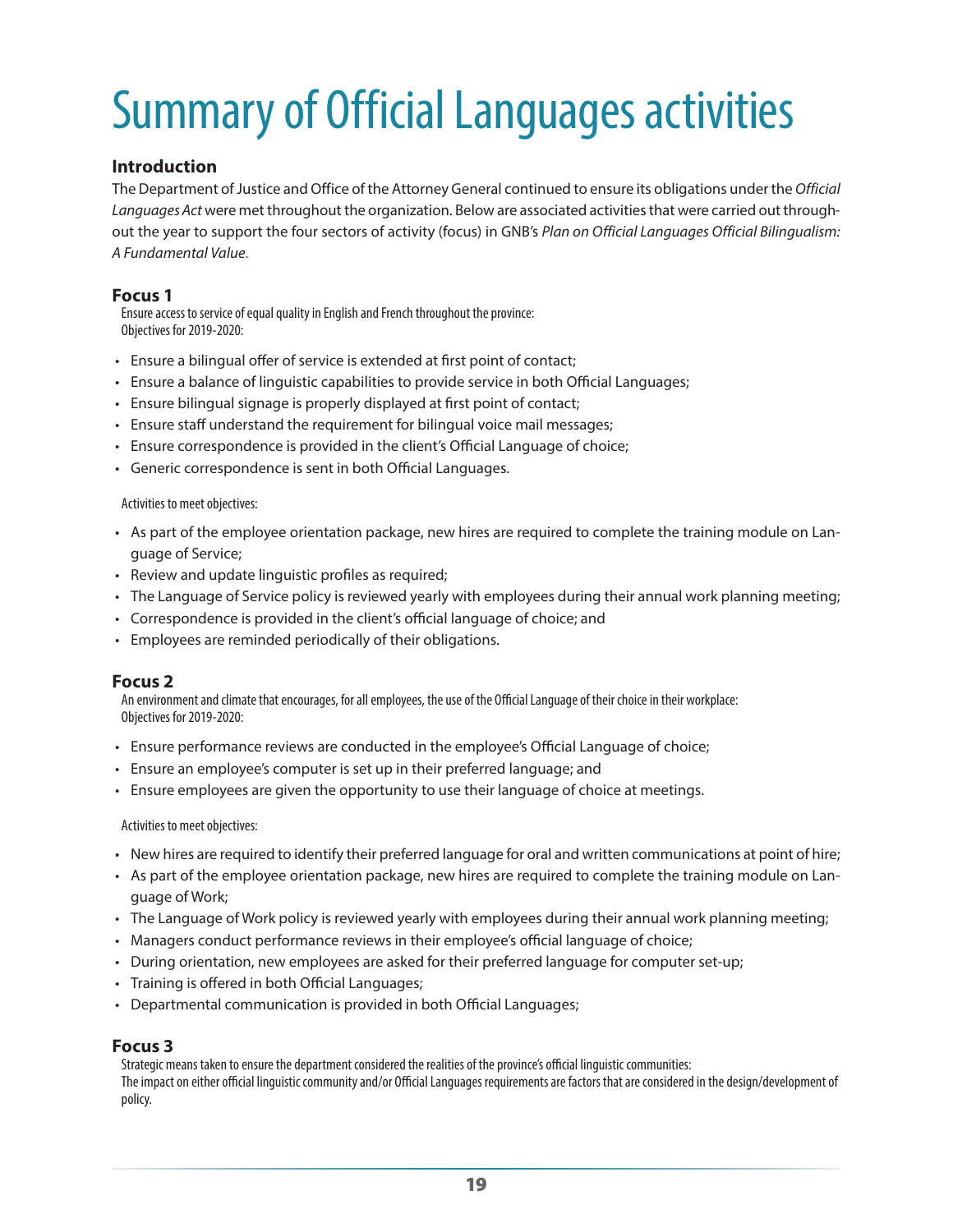### **Focus 4**

Ensure Civil Service employees have a thorough knowledge and understanding of the *Official Languages Act*, relevant policies, regulations and GNB's Official Languages obligations: Objectives for 2019-2020:

• Raise new employees' awareness of the Language of Work and Language of Service policies and remind current employees of their obligations through their yearly work planning meetings.

Activities to meet objectives:

- The department required all new employees to complete the GNB I-Learn modules on Language of Work and Language of Service;
- Current employees who had not yet completed the GNB I-Learn modules on Language of Service and Language of Work were asked to do so;
- All employees are informed of their obligations as part of their orientation program and/or through their work planning meetings.

### **Conclusion:**

The department strives to provide quality service to all its clients in both Official Languages and supports the use of both Official Languages in the workplace. Only one complaint was received and promptly addressed. Ongoing efforts continue to raise individual and departmental awareness about our obligations regarding Official Languages. As well, four employees received second language training offered by GNB.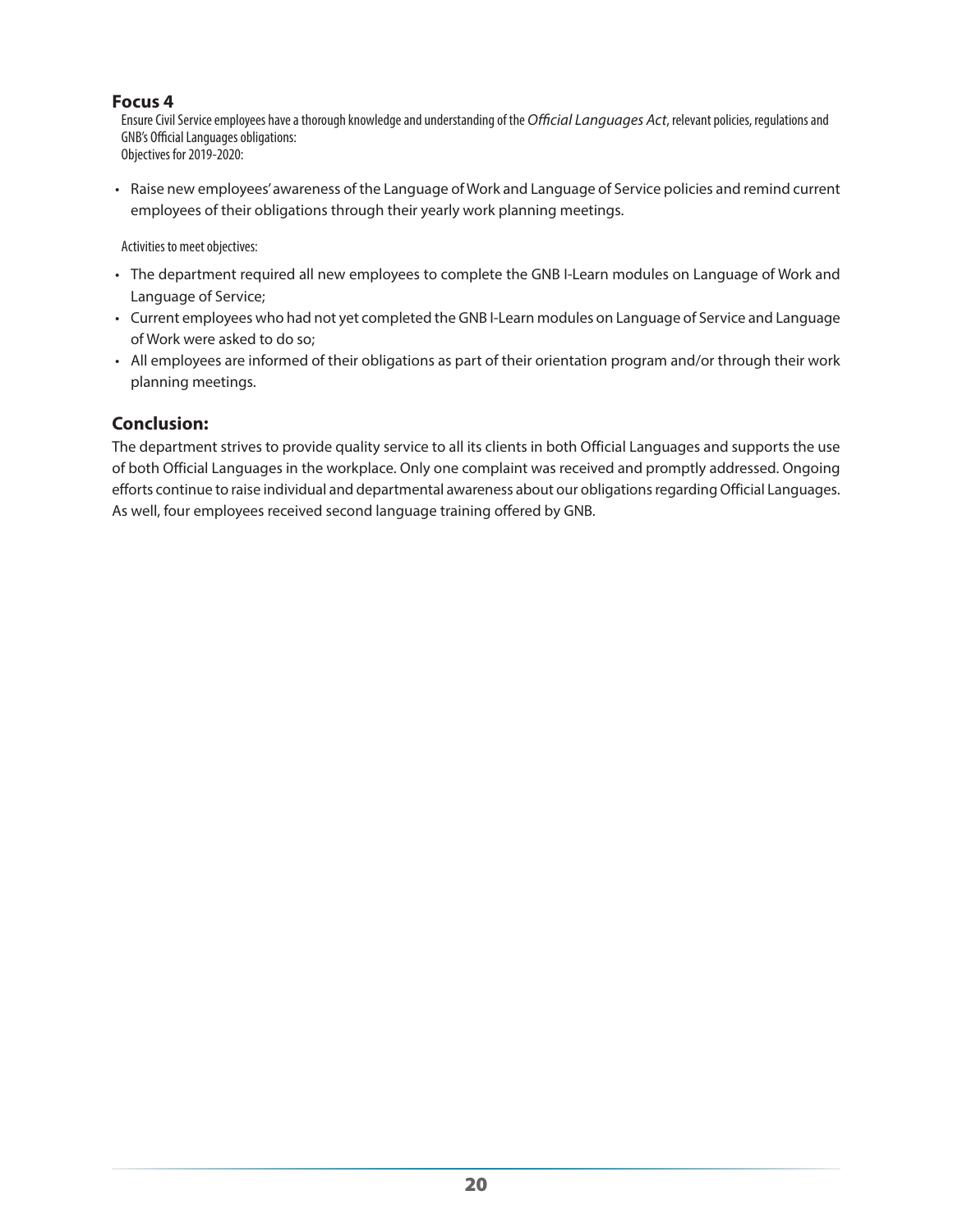## <span id="page-26-0"></span>Summary of recommendations from the Office of the Auditor General

The Office of the Auditor General has not issued any recommendations to the Department of Justice and Office of the Attorney General.